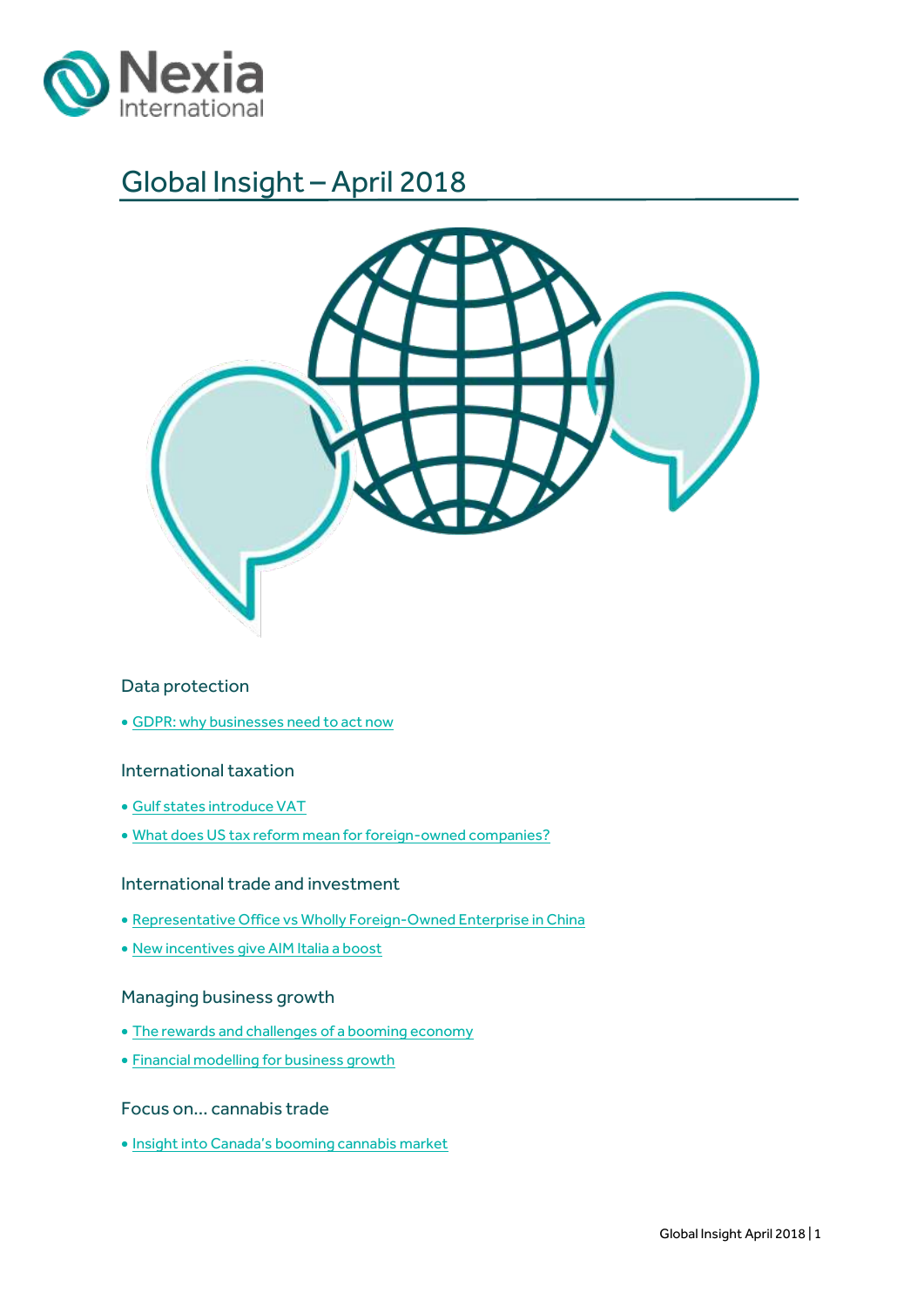

### News round-up

- [Transfer pricing and salary splits in the Netherlands](#page-21-0)
- [Argentina passes new anti-corruption law](#page-22-0)
- Making Tax [Digital in the UK](#page-20-0)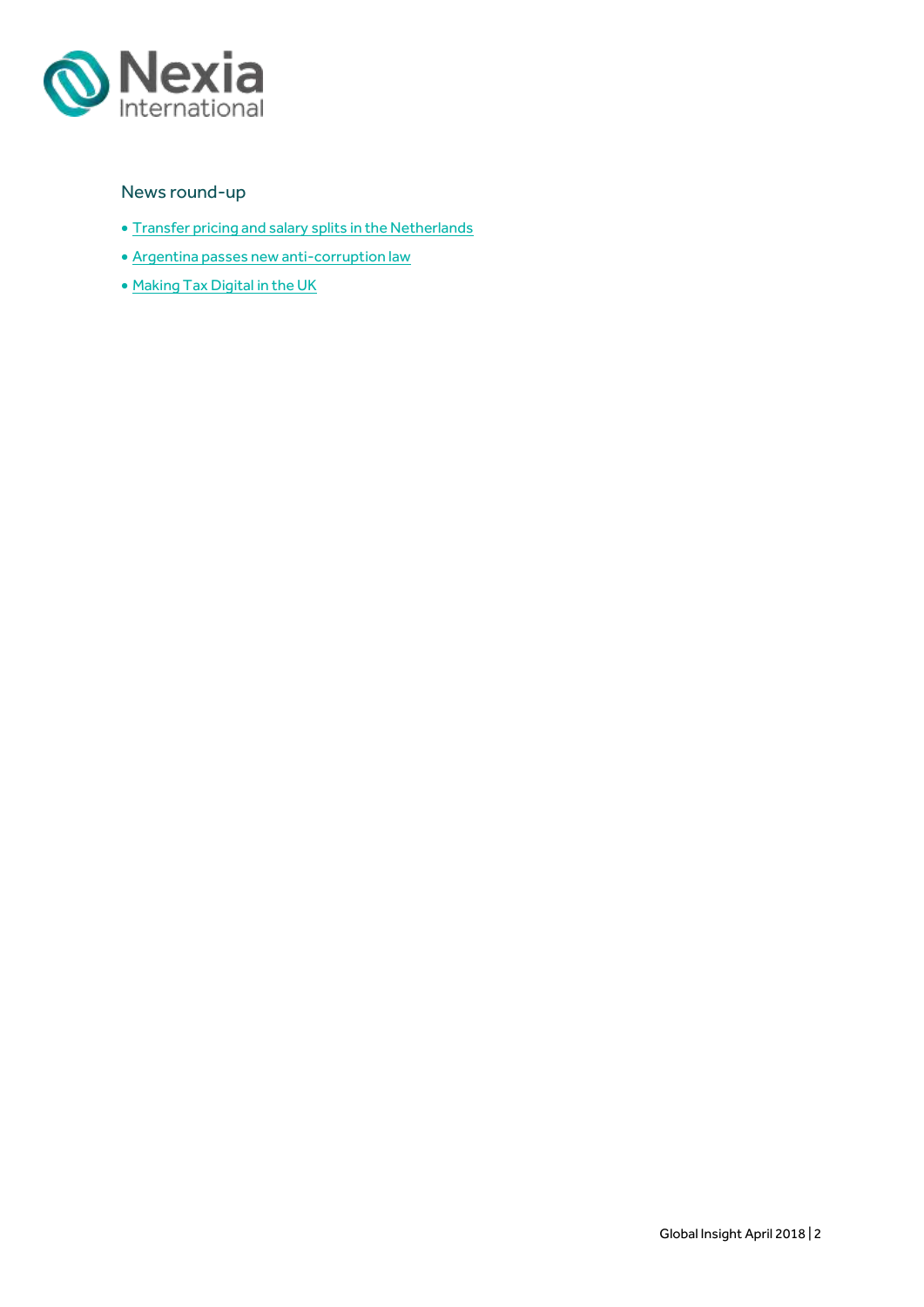

# <span id="page-2-0"></span>GDPR: why businesses need to act now



**The 25 May 2018 deadline for the new European data protection regulation is fast approaching and will affect almost every company in the EU, as well as any business outside the EU that holds data on EU citizens.**

For any business that processes personal data, the General Data Protection Regulation (GDPR) should be of real concern, as failure to comply could result in fines of up to the higher of €20m or 4% of aggregate global group sales.

GDPR imposes increased obligations on the handling of personal data compared to previous legislation. As such, its application from 25 May 2018 will affect most businesses within the EU economy but also businesses outside the EU that keep any data on EU citizens. Businesses need to act quickly if they have not started making preparations.

### **What is GDPR?**

In today's data-rich environment, personal (and private) data is of increasing value. Similar to stock-intrade, information is easily bought and sold, across many sources and platforms around the world.

GDPR is the EU's attempt to enhance the data security protection of EU individuals, set in the context of ultimately giving individuals the trust and the power to exploit their own data currency.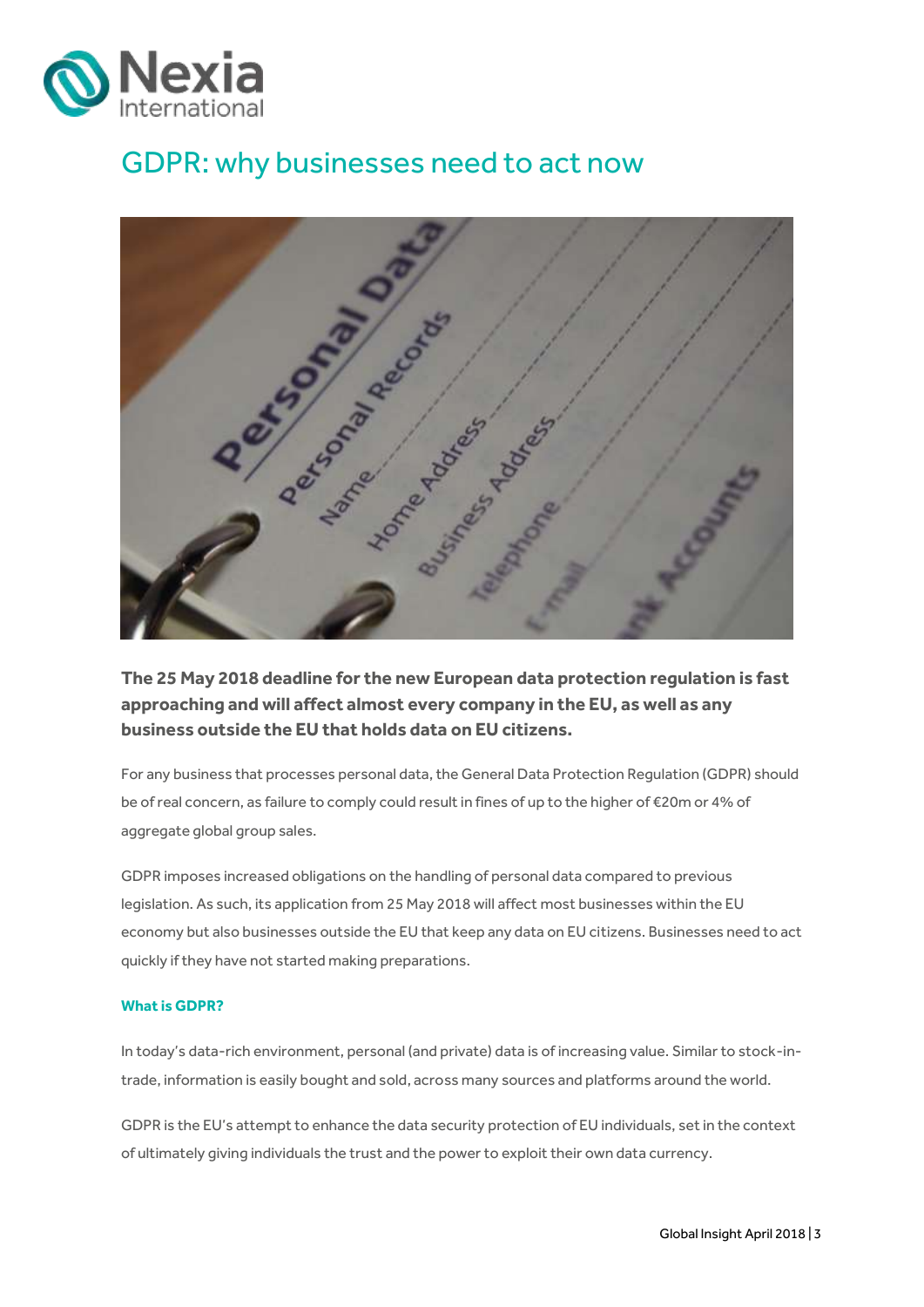

The need for the stringent requirements stipulated in the GDPR framework arises from the increasing volume and value of personal data, as well as the increasing number of data breaches. The regulation aims to bring together all applicable laws on the use and processing of personal data. The goal is to increase corporate accountability on data processing and provide more robust data protection compliance. All companies providing services to EU citizens are subject to GDPR.

The GDPR is set to affect three key data areas:

### • Breaches

From 25 May 2018, any company that identifies data misuse or loss must notify all relevant breaches to the competent data protection authority (DPA) within a maximum 72 hours. Each EU country has a separate DPA.

If these breaches have no impact or present no risk to the rights and freedoms to the data subjects concerned, then no report is required to the DPA. If the misuse of data puts individuals at high risk of adverse impact, then the individuals must also be notified immediately.

The potential adverse publicity from such data breaches means many businesses will need to focus on enhancing their cyber security.

### Management

Anyone controlling and processing data, along with any service providers, must maintain records about their processing activities. For many businesses, identifying the source and location of personal data will be one of the biggest and most time-consuming GDPR challenges. These records should contain information such as:

- data content
- purposes of data application
- data categories processed
- categories of data recipients
- data security measures adopted
- length of planned storage period.

Many companies engaged in processing personal data will be required to appoint a data protection officer, for instance if they process certain specified categories of data or perform online behaviour tracking of individuals, such as consumer preferences.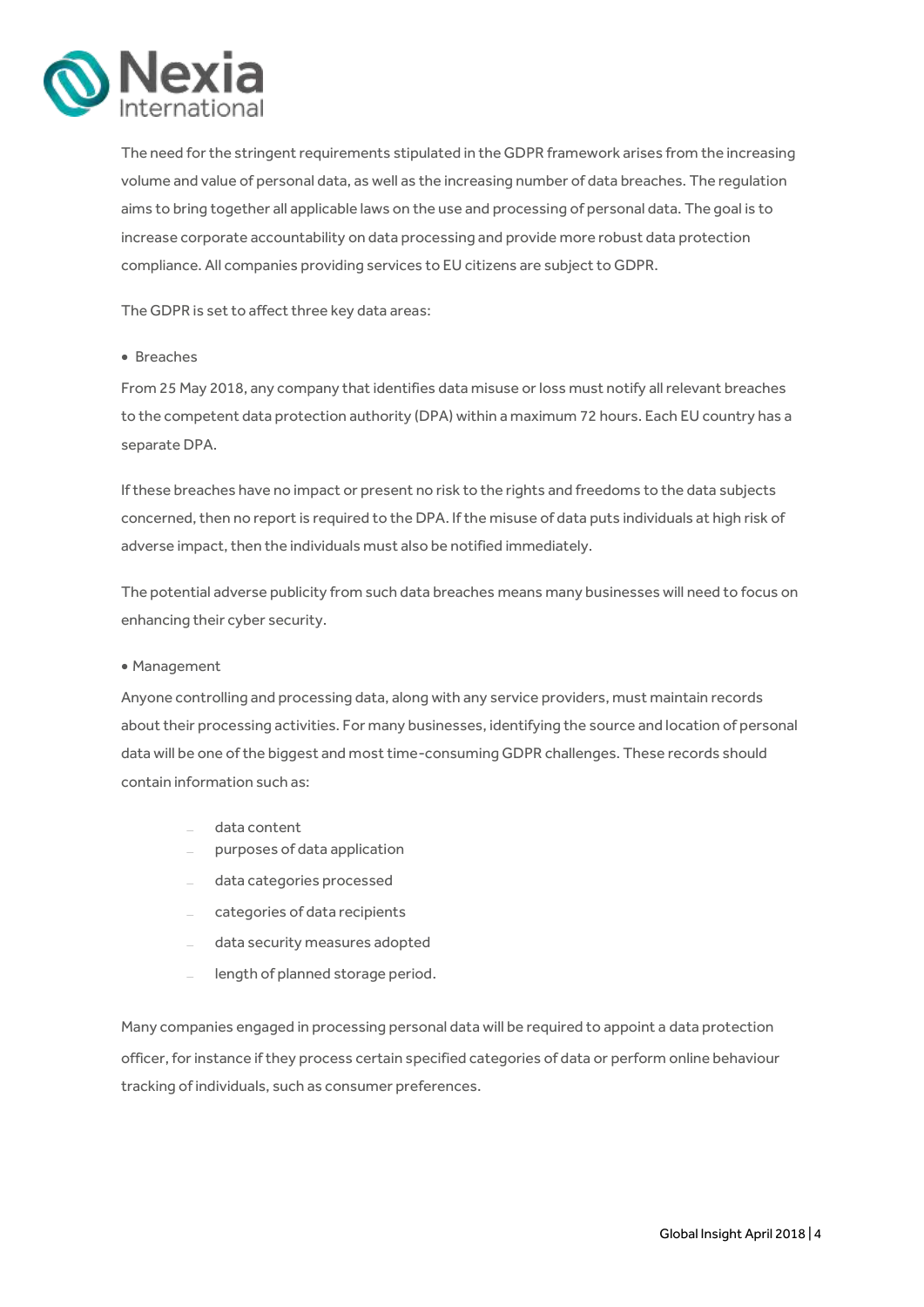

### Rights of individuals

Many of the rights of individuals are enshrined in existing EU directives. However, GDPR also introduces new rights for individuals, including the right to permanently delete all information held about them. Companies will have to obtain specific consent from individuals on an opt-in basis regarding the collection and processing of their data, and with clear privacy notices, which can no longer be buried in terms and conditions.

### **Penalties for non-compliance**

The potential penalties for non-compliance with GDPR may be draconian, although in reality it is likely that the more severe penalties will only be applied to businesses who choose to ignore GDPR. Either way, it should be recognised that GDPR affects just about any economic entity holding data about EU subjects, regardless of scale and location. This includes, for example, any company that has its own payroll accounting department or a comprehensive customer administration system, or any company that requests personal data from customers.

### **Get started**

These changes are far-reaching, since very few companies can exist without the personal data of customers, suppliers or employees.

It will be a major challenge for many organisations to be fully compliant with GDPR by 25 May 2018. Although the legal framework continues to be developed and interpretations are still being refined, organisations should plan their journey towards GDPR compliance as soon as possible. It is particularly important for businesses that hold sensitive data.

At the very least, all businesses must be able to recognise notifiable data breaches if they occur from 25 May 2018, and know how to make an appropriate report within 72 hours.

Here are some high level suggestions on what organisations can and should immediately undertake to help ensure their compliance with GDPR:

- Appoint a senior manager to oversee the project.
- Prepare a data inventory and data flow map.
- Prepare a gap analysis.
- Update data protection policies.
- Review and update cybersecurity measures.
- Review existing contracts with clients, suppliers and employees.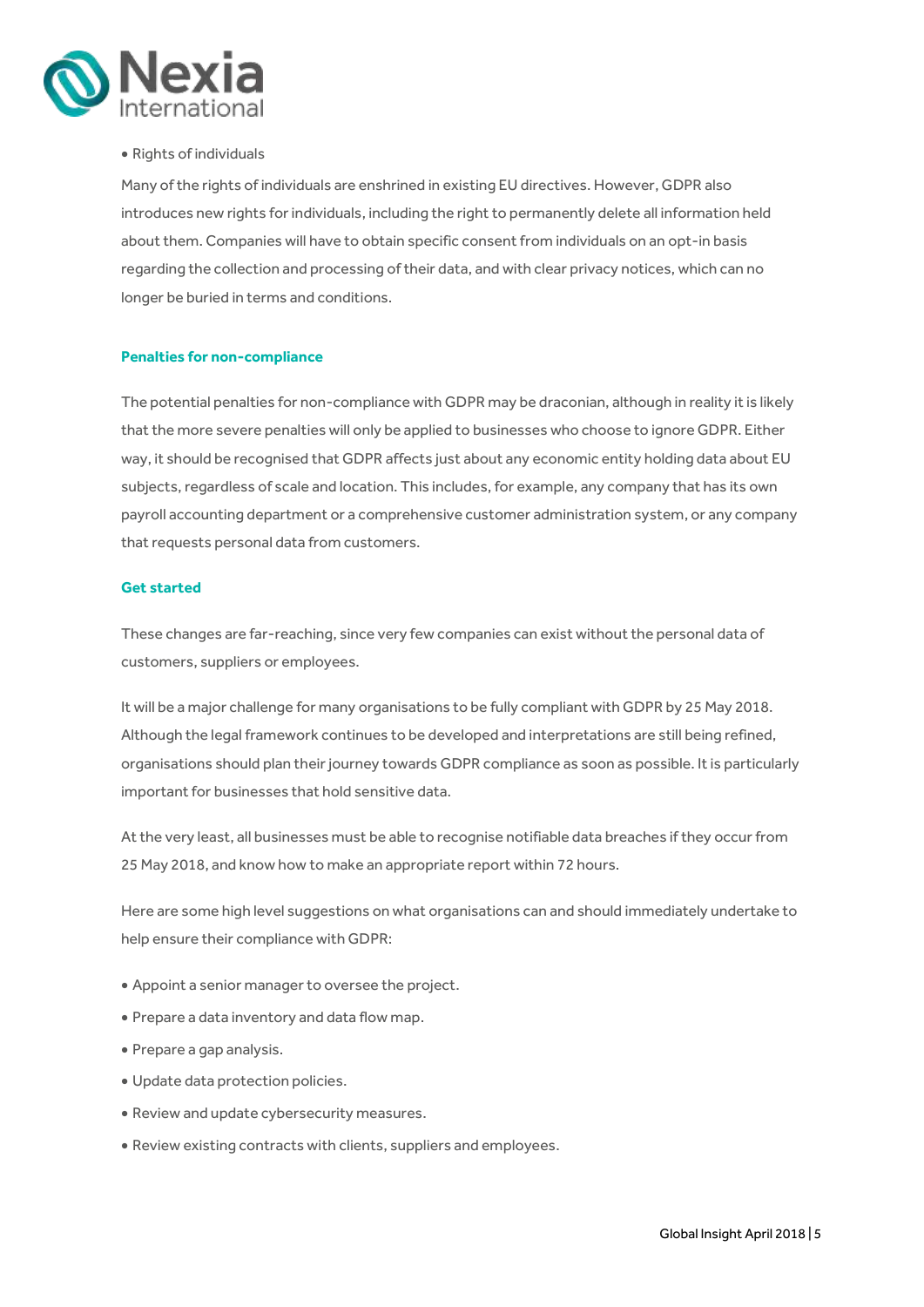

- Review adequacy of consents previously provided.
- $\bullet$  Implement breach management processes.
- Provide staff training.

### **For more information, contact:**

Christoph Schillinger Consultatio Wirtschaftsprüfung GmbH & Co KG, Austria T: +43 1 27775 254 E[: christoph.schillinger@consultatio.at](mailto:christoph.schillinger@consultatio.at) W[: www.consultatio.com](http://www.consultatio.com/)

Bhavesh Vadhani CohnReznick, US T: +1 703 847 4418 E[: bhavesh.vadhani@cohnreznick.com](mailto:bhavesh.vadhani@cohnreznick.com) W[: www.cohnreznick.com](http://www.cohnreznick.com/)

Ingo Koehne (Nexia GRC chair) Ebner Stolz, Germany T: +49 40 37097 315 E[: ingo.koehne@ebnerstolz.de](mailto:Ingo.Koehne@ebnerstolz.de) W[: www.ebnerstolz.de](http://www.ebnerstolz.de/)

Roland Brook Smith & Williamson, UK T: +44 (0)20 7131 4173 E: [roland.brook@smithandwilliamson.com](mailto:roland.brook@smithandwilliamson.com) W: www.smithandwilliamson.com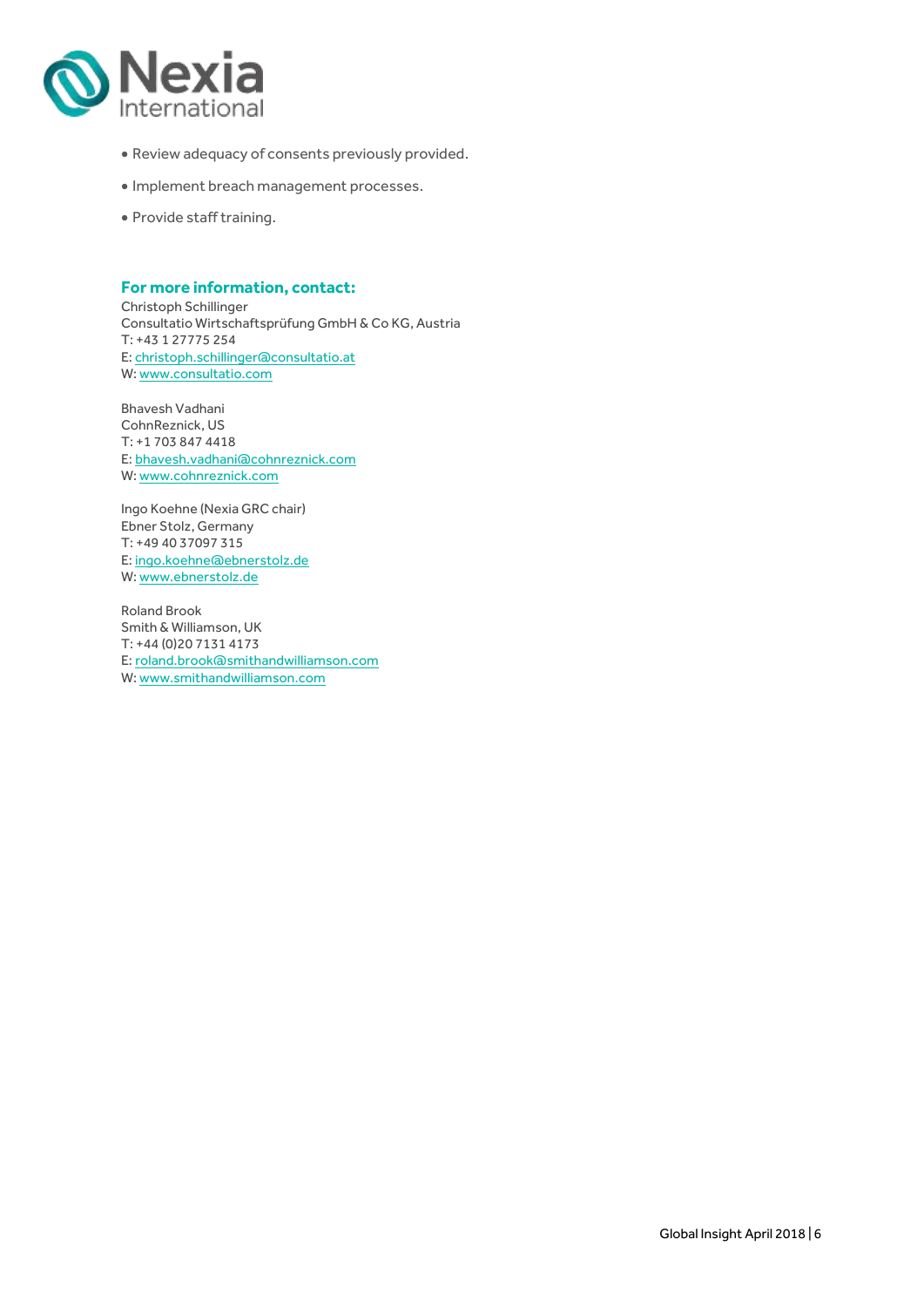

# <span id="page-6-0"></span>Gulf states introduce VAT



## **The UAE and Saudi Arabia are the first two Gulf Cooperation Council countries to introduce VAT to help boost government revenue.**

The six Member States of the Gulf Cooperation Council (GCC) – Saudi Arabia, the United Arab Emirates (UAE), Kuwait, Bahrain, Oman and Qatar – ended their decades-old reputation as being taxfree in 2016 by announcing their intension to implement a unified value added tax (VAT) system, in an attempt to revitalise their economies.

The decision to implement VAT across the region suits the GCC's long-term strategy to enhance economic stability and diversify revenue streams away from their past dependency on oil profits. VAT is touted as being an ideal revenue instrument for the GCC – a modern consumption tax that effectively mobilises tax revenue while avoiding economic distortions. It is estimated that VAT revenues will generate 1.5% to 3% of non-oil GDP, and Saudi Arabia and the UAE alone could raise as much as US\$21bn in the first year.

The UAE and Saudi Arabia led regional fiscal reforms by introducing VAT on 1 January 2018, while Bahrain intends to follow suitlater this year and Oman from 1 January 2019. Political resistance has delayed VAT in Kuwait, while Qatar is not expected to introduce VAT due to the closing of diplomatic ties with other GCC countries.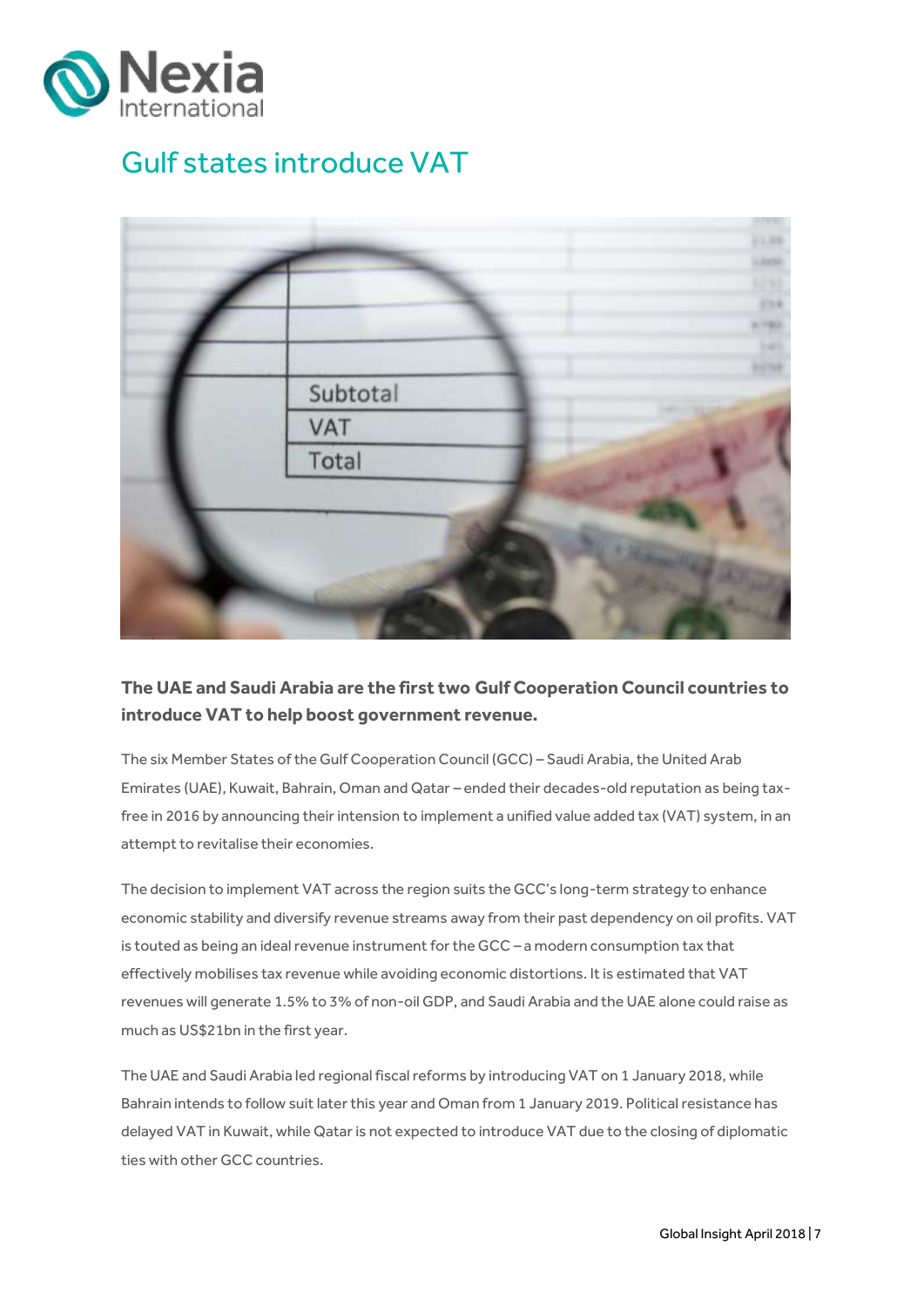

Despite the scepticism surrounding the implementation of VAT being achieved by Q1 of 2018, both the UAE and Saudi Arabia rolled out VAT six months after the legislation was finalised. Most comparable VAT-enforcing jurisdictions take 18 months to achieve the same aim. While this has given businesses little time to prepare, the authorities are offering amnesty in the form of extensions to deadlines for registration and filing returns to relieve pressure on firms struggling to comply.

### **Implementation challenges**

As VAT is being adopted, friction between VAT legislation and commercial practices are emerging. In particular, family-owned businesses, characteristic of the region, face many challenges. A lack of segregation between private and business wealth is complicating the implementation of VAT beyond the conventional dilemma of simply offsetting input and output tax. Teething problems are common when tax systems are first launched, but the introduction has been more challenging in the GCC, where many businesses have been less than proactive in understanding the significance of VAT.

However, the cultural shift that this recent tax procedural legislation has instigated should promote improved recordkeeping across the value chain and encourage businesses to take advantage of technological innovations to fuel business growth.

### **A developing system**

As VAT systems in mature jurisdictions continue to evolve, so will VAT in the GCC, as both regulators and businesses negotiate the unforeseen complexities of the new rules. Despite the abundance of guidance, changes to the legislation are likely as the system continues to be tried and tested.

### **For more information, contact:**

Zahra Haider Sajjad Haider Group, Dubai T: +971 508 400735 E[: zhaider@sajjadhaider.com](mailto:zhaider@sajjadhaider.com) W[: www.sajjadhaider.com](http://www.sajjadhaider.com/)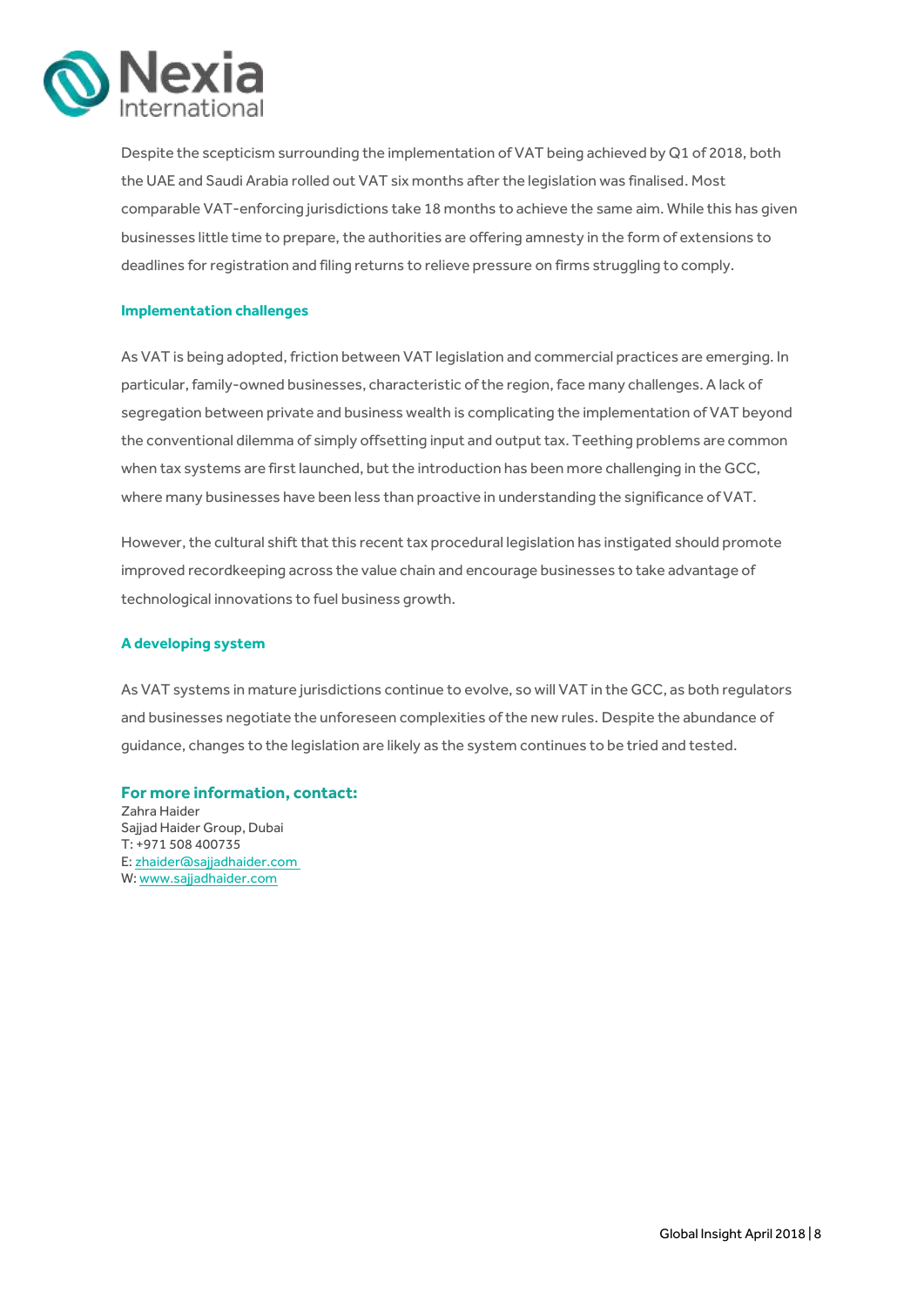

# <span id="page-8-0"></span>What does US tax reform mean for foreign-owned companies?



**The US Tax Cuts and JobsAct, which was passed at the end of 2017, offers severalrate cuts and improved expensing treatment for pass-through and corporate inbound businesses.** 

Most provisions under the new US Tax Cuts and Jobs Act generally applicable from 1 January 2018, and many will only be effective for seven to ten years before reverting to the previous rules – unless there is further legislation. Foreign-owned companies should be aware of the following changes.

### **Corporate tax rate reduction**

The corporate rate has been reduced from 35% to 21%. Companies structured as C Corporations stand to save a considerable sum. But it's important to bear in mind that net deferred tax assets and liabilities will need to be revalued under the new enacted rate for financial statement purposes.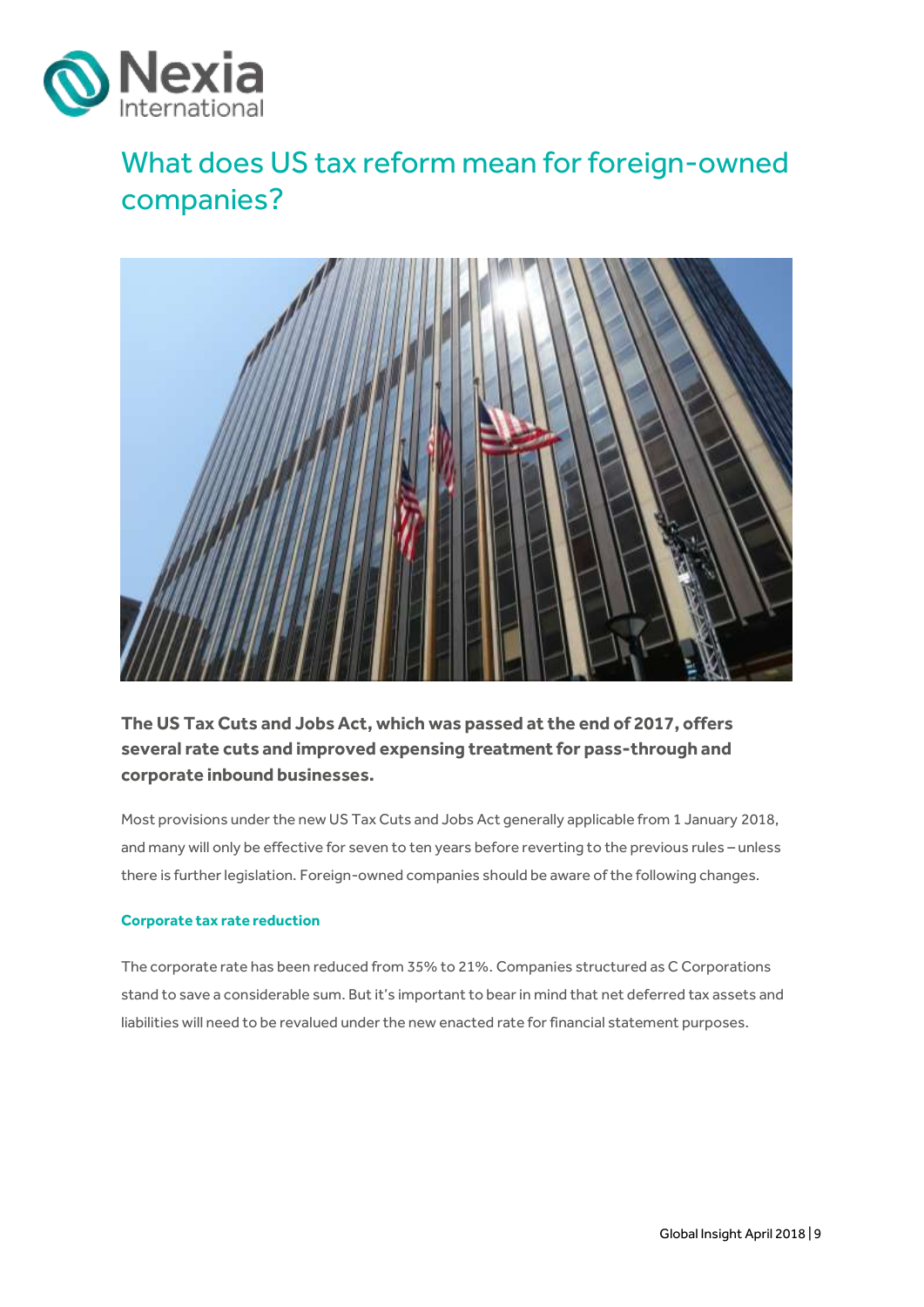

### **Corporate net operating loss limitations**

Beginning with losses generated during the 2018 tax year, net operating losses (NOLs) for C Corporations will be limited to 80% of (pre-NOL) taxable income. While NOLs will be eligible for unlimited carry-forward, most carry-backs will no longer be permitted.

#### **Increased Section 179 expensing**

Section 179 of the Act provides one of the elective provisions allowing the deduction of capital asset costs. In 2017, up to US\$510,000 of property additions can qualify for deduction under Section 179. For tax years beginning in 2018, the new law raises the maximum amount deductible to US\$1m for taxpayers with total qualifying additions below US\$2.5m, after which qualification phases out.

### **Hybrid transactions**

A US C Corporation making interest or royalty payments to a foreign related party is denied a deduction if there is not a local country income inclusion or if there is a deduction against this type of income in the local country. This provision also denies a deduction if the interest or royalty payments are made to a hybrid entity, i.e., an entity treated as fiscally transparent for US tax purposes and a regarded entity for local country purposes, or vice versa.

#### **Interest expense limits**

Interest expenses continues to be fully deductible for taxpayers with three-year trailing average annual gross receipts of less than US\$25m. Above the US\$25m threshold, the disallowance is for net interest expense (interest expense less interest income) in excess of 30% of the business's adjusted taxable income. Excess interest will carry forward indefinitely.

### **Sale of US partnership interest by a non-resident person**

Historically, the IRS has taken the position that the sale of a US partnership interest by a non-resident person was subject to US taxation, to the extent the sale of the underlying assets constituted US effectively connected income. This position has now been codified in the new law. In addition, the purchaser of the partnership interest is required to withhold 10% on the gross sales price.

**For more information, contact:** David Springsteen CliftonLarsonAllen, US T: + 1 813 384 2724 E: [david.springsteen@CLAconnect.com](mailto:David.springsteen@CLAconnect.com) W: [www.CLAconnect.com](http://www.claconnect.com/)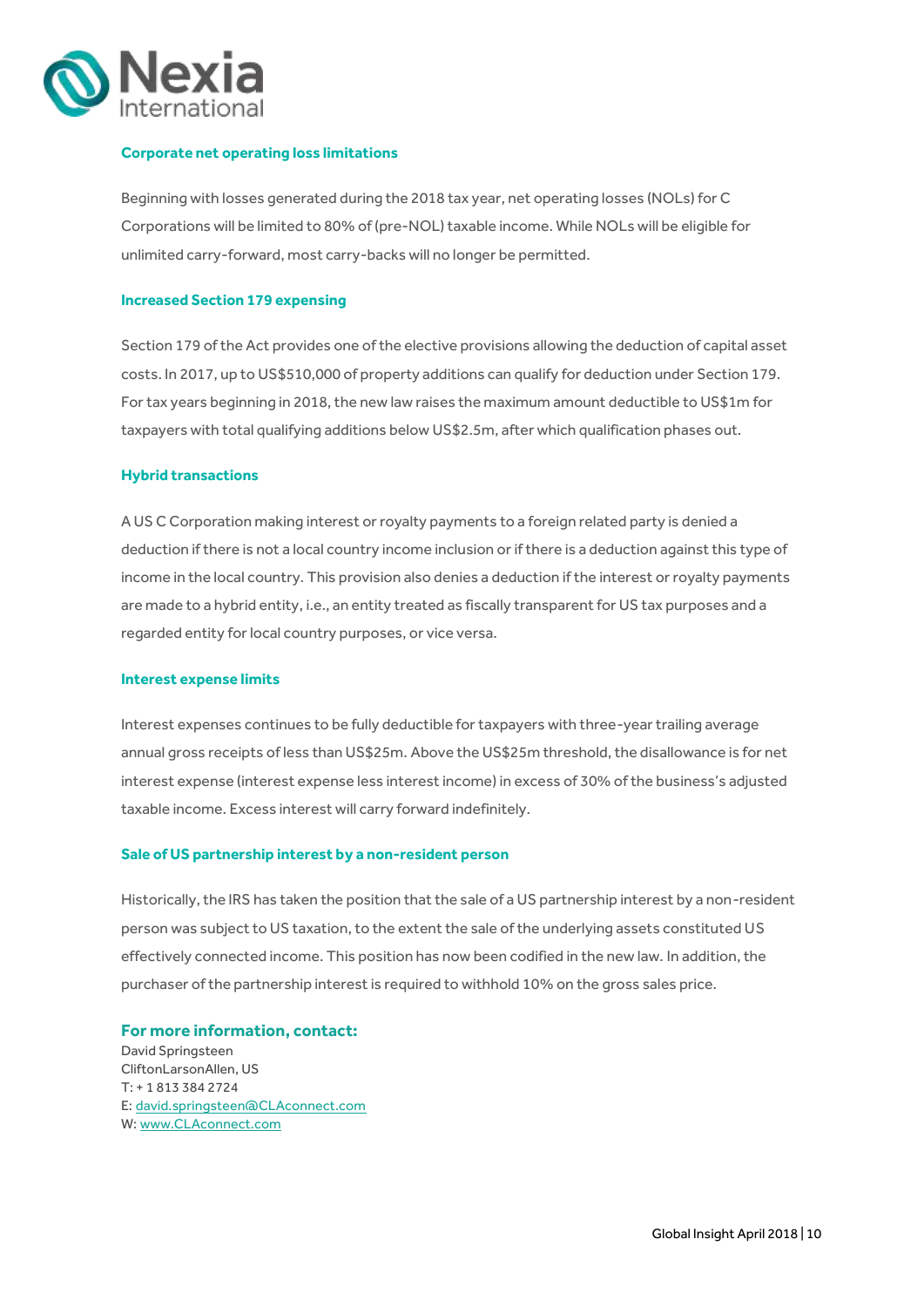

# <span id="page-10-0"></span>Representative Office vs Wholly Foreign-Owned Enterprise in China



## **China offers foreign companies a huge market for goods and services, but it's important to choose the right entity to fit their activities.**

During the double-digit GDP growth years leading up to China's modernised Enterprise Income Tax (EIT) law in 2008, most foreign companies conducted business in China in one of two ways. Many took advantage of tax breaks and inexpensive operating costs by establishing joint venture or Wholly Foreign-Owned Enterprise (WFOE) manufacturing companies, which produced goods for export and consumption outside China. Others chose to source goods in the country and establish Representative Offices (ROs) to assist with the process.

### **Changing times**

Considerable change has taken place since 2008, not only because of more moderate GDP growth and the evolving taxation system, but also as a result of the increasing number of foreign-invested entities directly selling goods and services into an expanding Chinese market.

An RO is established without any capital investment, and allows the foreign parent company to conduct necessary business dealings in China without the RO performing any of the direct profit-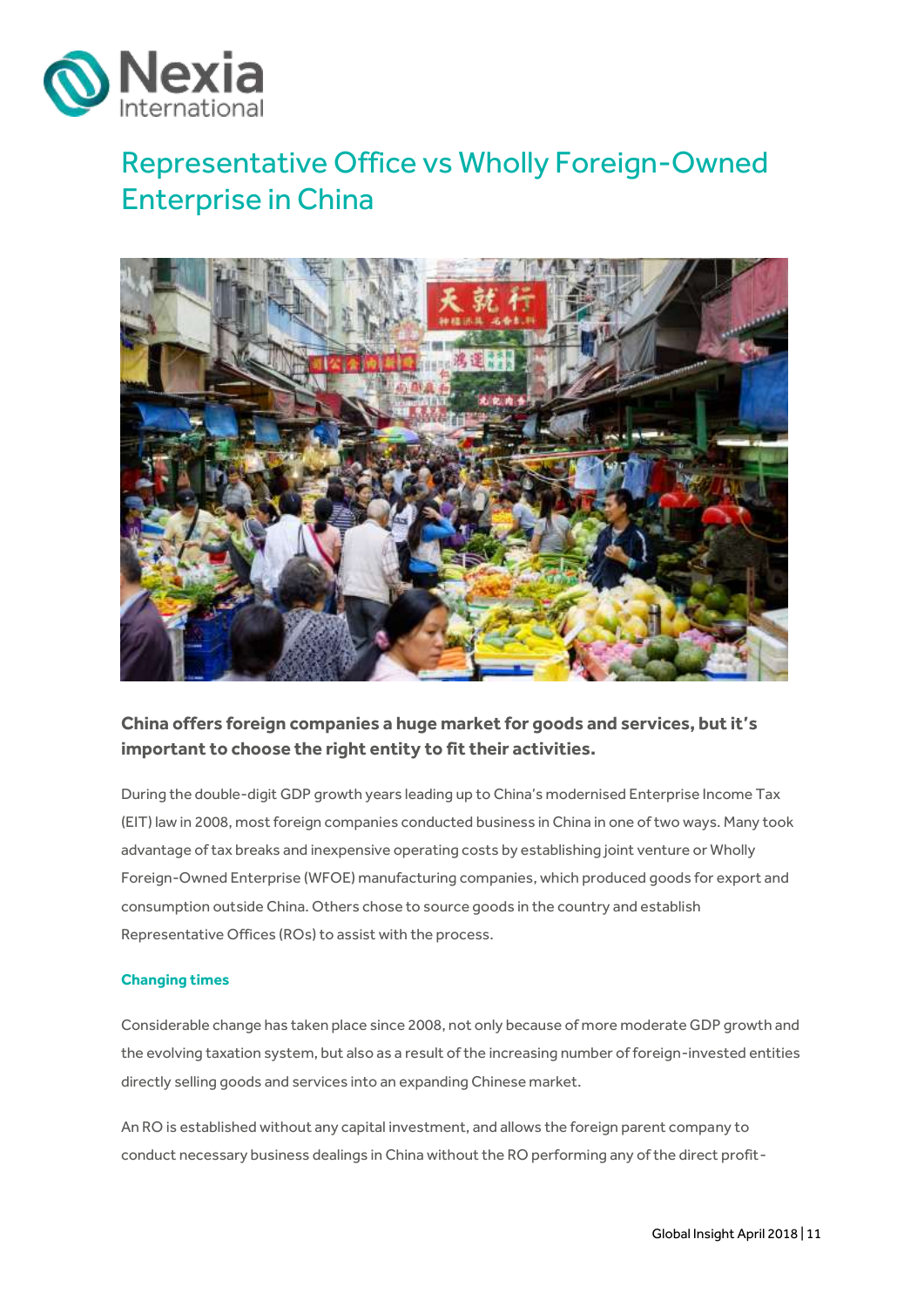

making activities. The structure is ideal for those that source goods in China and simply want local personnel in place to assist with purchasing negotiations and quality monitoring.

Meanwhile, a capital-invested WFOE is a fully operational business entity, legally separate from its parent company, and capable of conducting all manner of business, just as domestic Chinese companies do. Before 2008, ROs were commonly exempted from EIT. This is no longer the case, and since RO taxation can now exceed that for WFOEs, many foreign companies are re-evaluating their RO business structures.

### **Weighing up the options**

Where a foreign company requires a presence in China and is deciding between a RO and a WFOE, it must evaluate its long-term goals. If it is only sourcing goods with no intention to ever sell goods or services in China, an RO is likely to be the best option. They are easier to set up and to exit, and if planned appropriately, taxation can be on a par with a WFOE.

However, if the ongoing sale of services in China is expected, a properly planned WFOE is usually preferable. For the sale of goods, a WFOE is usually only necessary where both sourcing and sales occur within China.

As China's economy continues to mature, the country offers a vast market for both goods and services supplied by foreign entities. This trend has inspired the conversion of many ROs into WFOEs. At the same time, the elimination of tax exemptions for ROs has led to an increase in RO closures and a decrease in new RO registrations.

Many companies now prefer to conduct business in China entirely cross-border. The choice of most suitable method is subject to numerous considerations. It is therefore essential that businesses engage a knowledgeable adviser to help make the right decision.

### **For more information, contact:**

Flora Luo or Scott Heidecke Nexia TS Shanghai Co. Ltd, China T : +86 21 6047 8716 E[: floraluo@nexiats.com.cn](mailto:floraluo@nexiats.com.cn) E[: scott@nexiats.com.cn](mailto:scott@nexiats.com.cn) W: www.nexiats.com.cn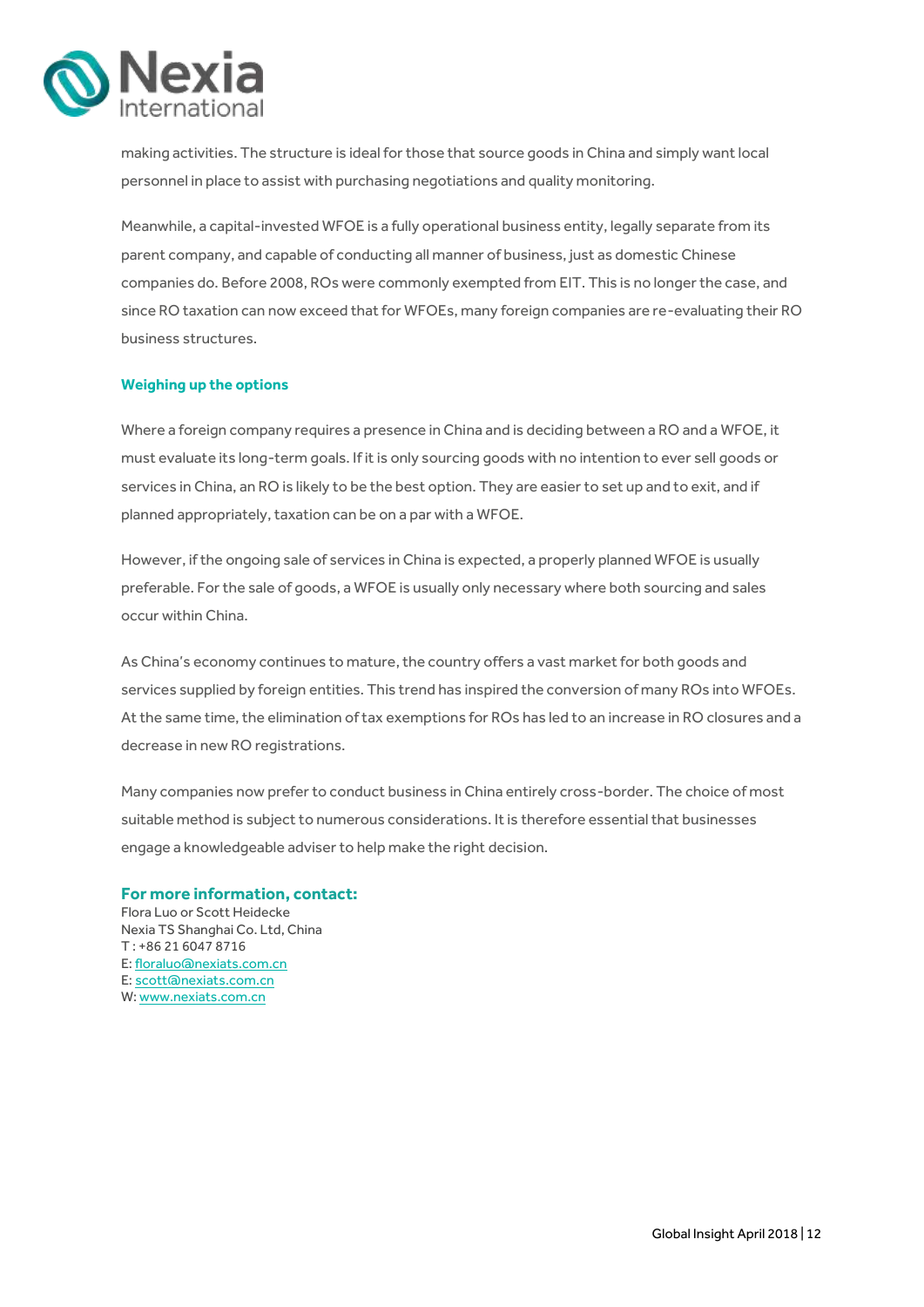

# <span id="page-12-0"></span>New incentives give AIM Italia a boost



### **The Italian Government has adopted a number of measures aimed at doubling the size of AIM Italia over the next five years.**

AIM Italia is the Borsa Italia's market dedicated to small and medium enterprises (SMEs) with high growth potential. The market offers high visibility at an international level and a flexible admission process. In terms of market capitalisation, the key industries represented on AIM Italia are energy and cleantech, manufacturing, financial services and investment companies, IT, digital and media. Agrifood, IT, digital & media companies have attracted the most investment.

### **Individual Savings Plans**

Italy's 2017 Budget introduced long-term Individual Savings Plans (Piani Individuali di Risparmio (PIR)), which benefit from tax incentives, encouraging savers to invest in Italian SMEs. The aim is to channel household savings towards productive investments to help grow the Italian entrepreneurial market.

PIRs can be sold as mutual funds, discretionary accounts, life policies or security deposit accounts carrying full exemption from 26% income tax if investors hold the investment for at least five years.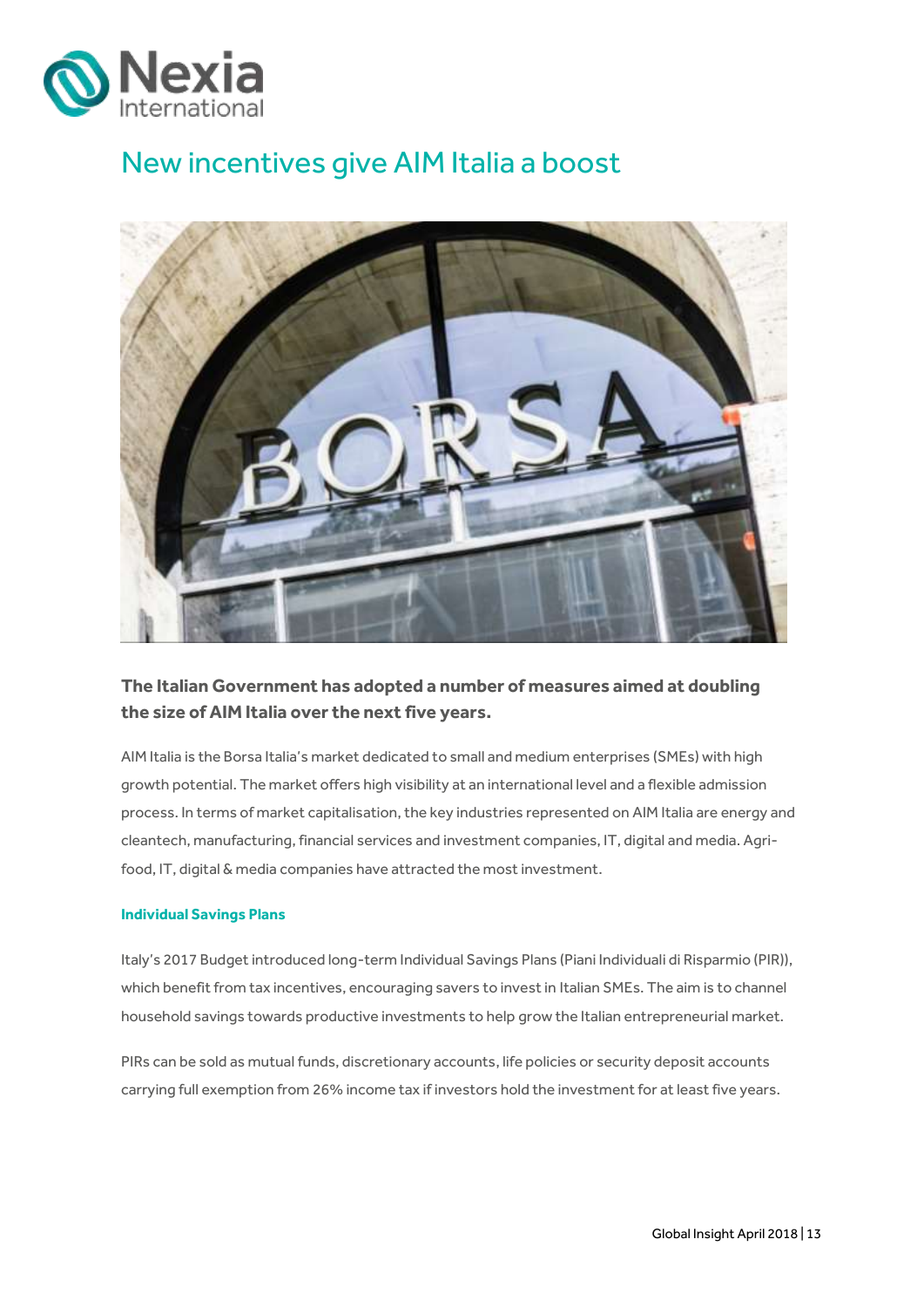

Retail investors resident in Italy can invest a maximum of €30,000 per year and up to €150,000 over five years in PIRs. As a result of PIRs, almost €2bn of new investment is expected in SMEs listed on AIM Italia over the next three years.

### **New tax credit incentive**

On 1 January 2018, the Government introduced an additional tax incentive for SMEs planning to list on AIM Italia. SMEs with turnover of between €2m and €50m will be granted €500,000 in the form of tax credits. This is expected to reduce the cost of listing on AIM Italia by 5% to 6%. Savings can be used by SMEs to support their growth and improve governance and transparency.

These incentives may enable well-performing SMEs to obtain a competitive advantage on an international level and help them to attract local and international institutional investors.

### **For more information, contact:**

Andrea Moresco Partner Nexia Audirevi, Italy T: +39 393 881 6300 E[: andrea.moresco@audirevits.it](mailto:andrea.moresco@audirevits.it) W: <www.audirevi.it>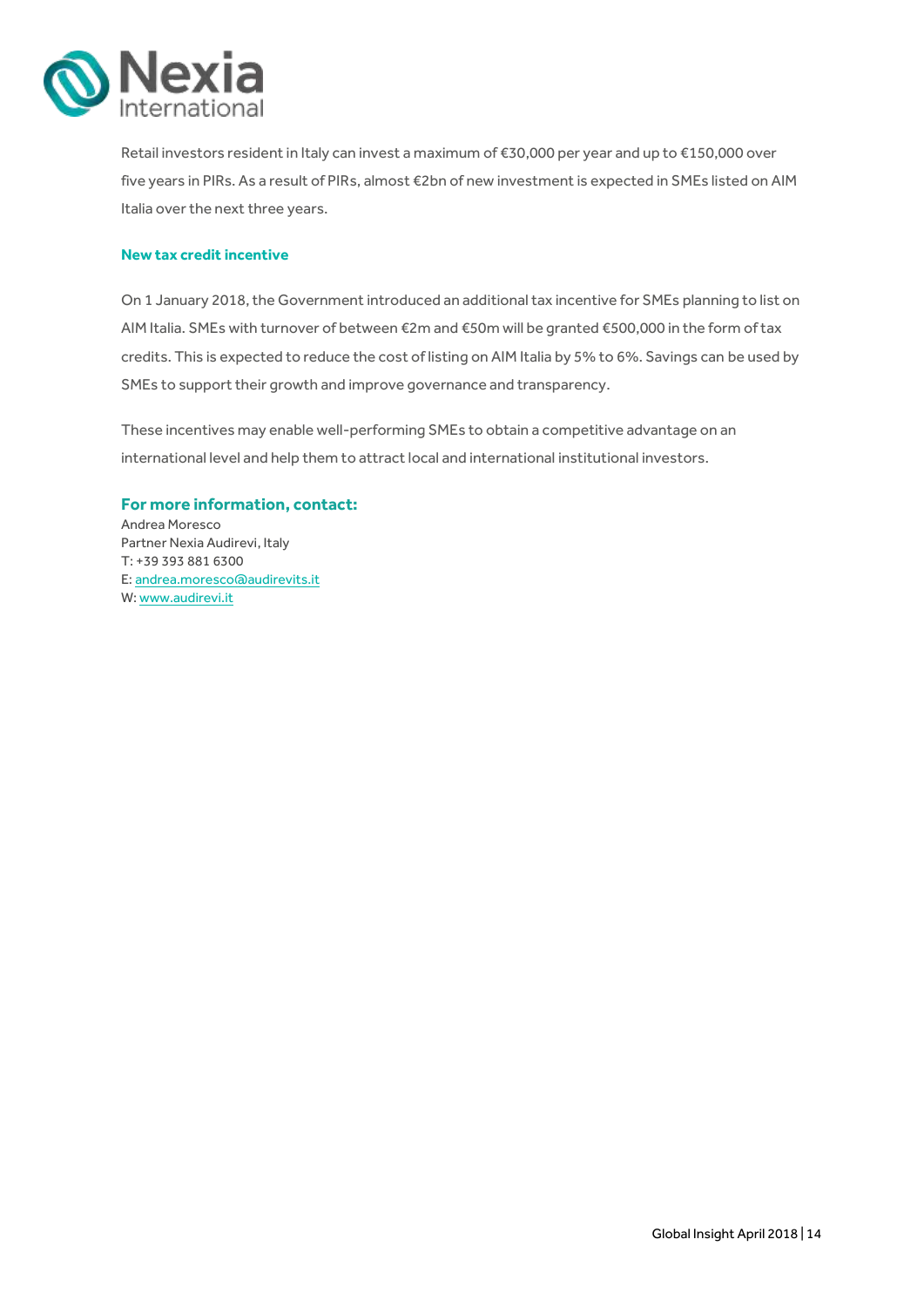

# <span id="page-14-0"></span>The rewards and challenges of a booming economy



### **While the cost of debt is at a historic low and investment opportunities abound, businesses must be sure to manage the risks of rapid growth.**

A booming economy can reward the bold, but opportunities often exceed capacity. With low-cost credit easily available and economic conditions in many parts of the world conducive to new investment opportunities, many companies will be contemplating their growth plans.

Yet competition is also likely to intensify during a boom period so it is important to be aware of the inherent risks when managing growth.

With some economies at or near full employment, the acquisition of talent is generally more challenging, costlier and more complex. Companies need to work much harder on their talent retention strategies. Higher recruitment and labour costs can start to have a negative impact on competitiveness.

In a small market, the combination of a readily available supply of finance and a wide range of potential investors easily brings about an inflationary spiral, which sows the seeds for an eventual tapering off of the economic cycle. In a larger market, easy availability of finance and a pool of enthusiastic investors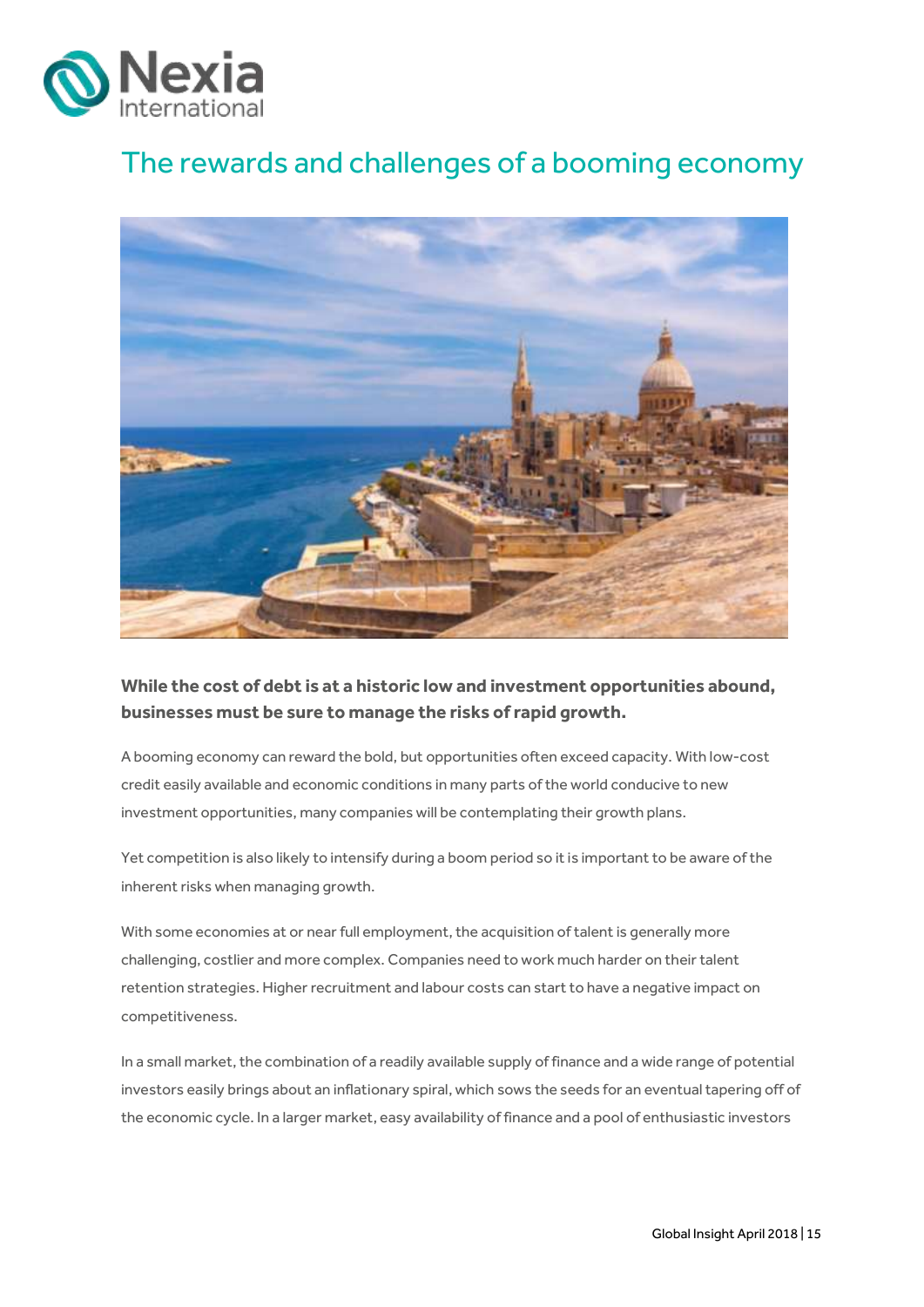

converts a recovery into a boom, until the monetary system starts to raise the cost of credit to prevent overheating.

The current reality in most of the world markets is that liquidity is improving, many multinationals are cash-rich, yet investment opportunities do not appear to be a limiting factor. Is increasing regulation mitigating entrepreneurial spirit, or is liquidity being accumulated rather than invested? If so, will share buybacks become more of a norm in the coming years?

### **Be ready for change**

It is important for business leaders to remember that economic conditions move in cycles. No boom lasts forever, so organisations should constantly be prepared for more challenging conditions in the future. In particular, they should take stock during the boom times, focus on their strategies for both the short and for the long-term, and recognise the need to take possibly more adverse future conditions into account in their planning scenarios.

From an advisory perspective, the onset of stronger economic conditions invites the need for more focus on strategic consulting, change and innovation management, and stronger treasury support.

**For further information, contact:**  Mark Bamber Nexia BT, Malta T: +356 2163 7778 E[: mark.bamber@nexiabt.com](mailto:mark.bamber@nexiabt.com) W[: www.nexiabt.com](http://www.nexiabt.com/)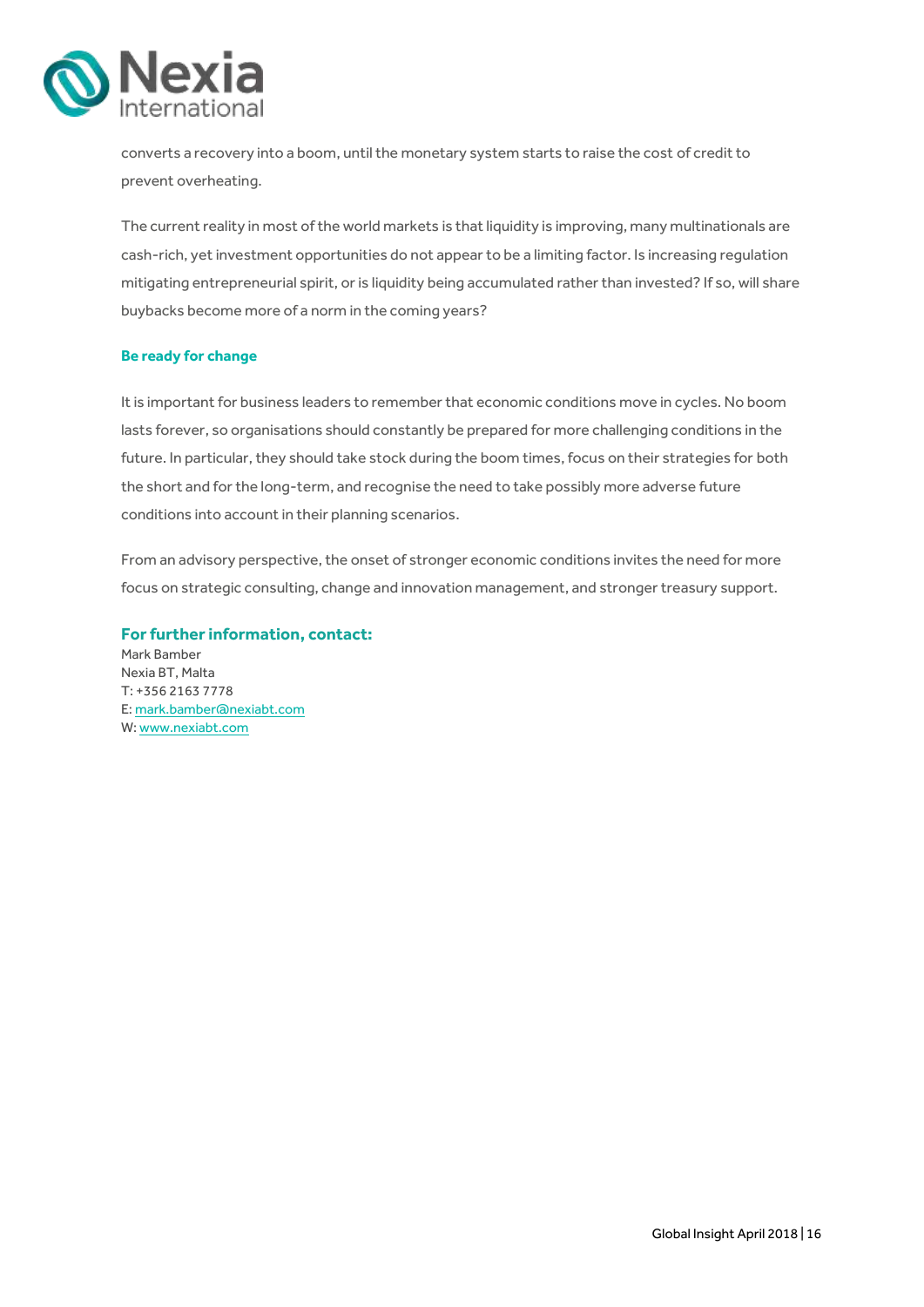

# <span id="page-16-0"></span>Financial modelling for business growth



### **Businesses of all sizes can benefit from financial modelling to help reduce uncertainty and plan for growth with greater confidence.**

Uncertainty is a given for many businesses, whether it's around where the next customer is coming from or the size of the next electricity bill. However, these uncertainties can multiply for businesses looking to scale-up. Growing too fast can be just as disastrous as not growing at all.

### **Avoiding business failure**

SMEs can easily overextend themselves as they expand. Incurring large liabilities that can no longer be serviced can lead to complete closedown. In many cases the lure of an improving economy or expansion into an untested market can lead to failure. Using a well-designed financial forecast model to underpin a business plan can help to avoid these problems.

### **Financial forecast solution**

A financial forecast model shows a business how it is likely to perform based on a series of assumptions. It can help determine the validity of a business' expansion plans by forecasting expected revenues and costs. Critically, a good financial model will highlight fixed costs to determine the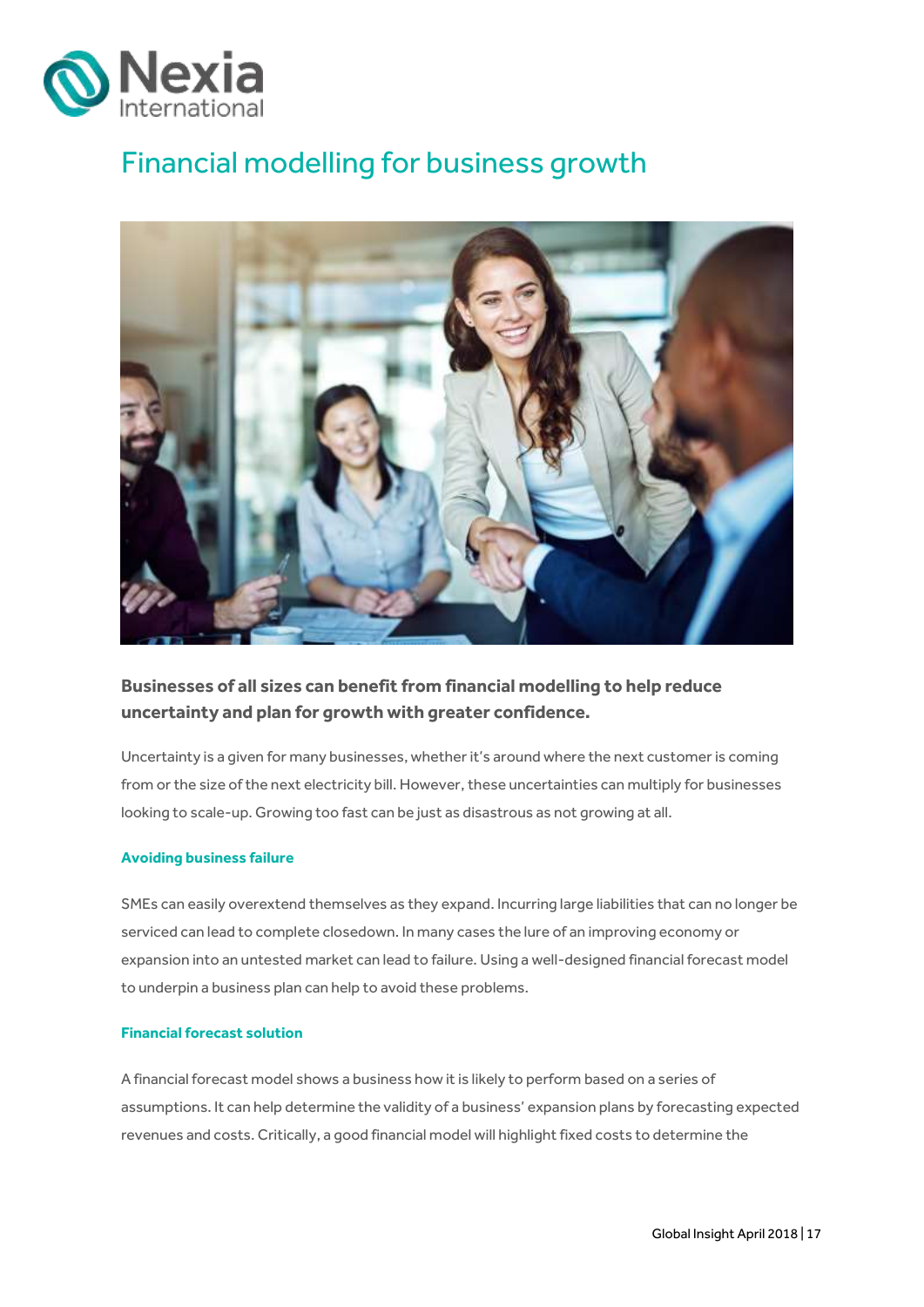

required breakeven level of revenue. In many cases, costs such as leases and wages become unsustainable if demand for products or services falls away.

### **Scenario testing**

Proper business modelling includes forecasting what's expected to happen, as well as alternative scenarios of what could happen. Scenarios will be built around a number of alternative assumptions to determine their impact on the business. These might include new projects, rent increases and factors affecting the underlying drivers of demand.

Scenarios help businesses to reduce the uncertainty of a course of action by determining the upper and lower limits of the impact of both positive and negative factors. Armed with this knowledge, a company can act with greater confidence based on an understanding of whether actual results are within acceptable benchmarks.

For example, effective financial modelling could have prevented a number of recent business failures in Australia by putting the companies involved in a stronger position to consider the impact of large increases in leasing costs when opening new stores and their ability to secure the revenue required to meet these costs. They might have asked themselves whether demand would still be sufficient in, say, 6 or 12 months, and perhaps considered delaying opening a new store by a few months.

### **Financial modelling for all**

Financial modelling has traditionally only been available to large corporations or government-owned utilities, but recent business failures show that it is a fundamental discipline that every business should use. Without a full picture of the possible consequences, the potential risks of aggressive growth plans are too significant to ignore.

### **For more information, contact:**

Thomas Paul Pilot Partners, Australia T: +61 7 3023 1300 E[: tpaul@pilotpartners.com.au](mailto:tpaul@pilotpartners.com.au) W[: www.pilotpartners.com](http://www.pilotpartners.com/)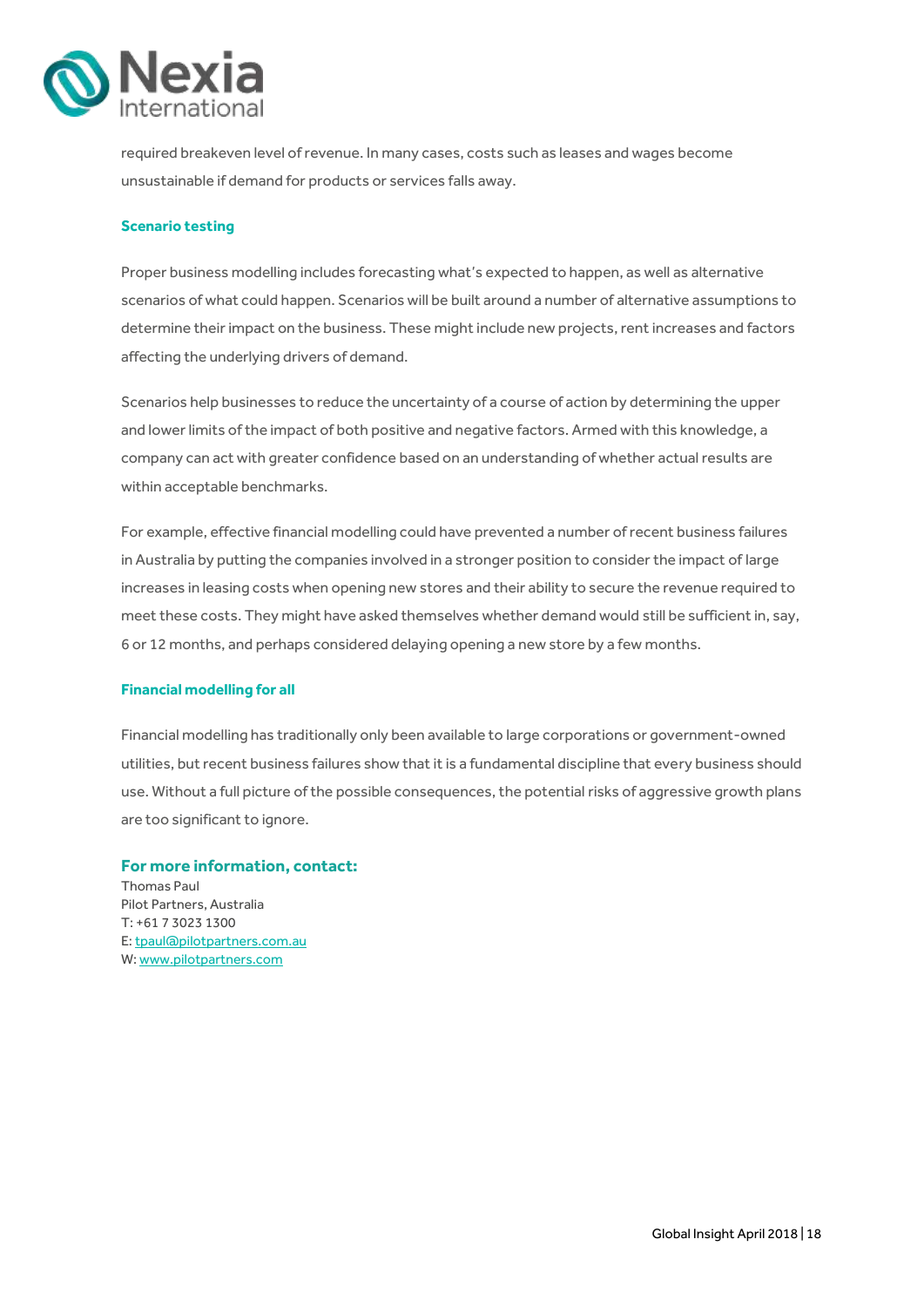

# <span id="page-18-0"></span>Insight into Canada's booming cannabis market



### **The upcoming legalisation of cannabis for recreational use in Canada has created global interest in the market, as well as raising some accounting challenges.**

The use of cannabis for medical purposes has been legal in Canada since 2001. In July 2018, the Canadian Government is expected to also legalise recreational use. There is currently a great deal of discussion around how each province and territory will approach distribution and regulation.

While the majority of licensed Canadian cannabis producers grow their crops domestically, some have begun to look abroad for foreign production opportunities in an effort to reduce electricity, heat and labour costs.

### **Listed company boom**

**.** 

There are currently 84 cannabis stocks listed on the Canadian market. Although they have experienced some price volatility, overall performance post-IPO has been impressive to date. The total value of cannabis stocks has surged to more than CAD\$35bn<sup>1</sup>. Trading in cannabis-based

<sup>1</sup> Financial Post, "Marijuana sector's books more like 'audited hallucinations' than financial statements, accountants say," [http://business.financialpost.com/investing/pot-sector-gets-audited-hallucinations-amid](http://business.financialpost.com/investing/pot-sector-gets-audited-hallucinations-amid-accounting-quirks)[accounting-quirks](http://business.financialpost.com/investing/pot-sector-gets-audited-hallucinations-amid-accounting-quirks)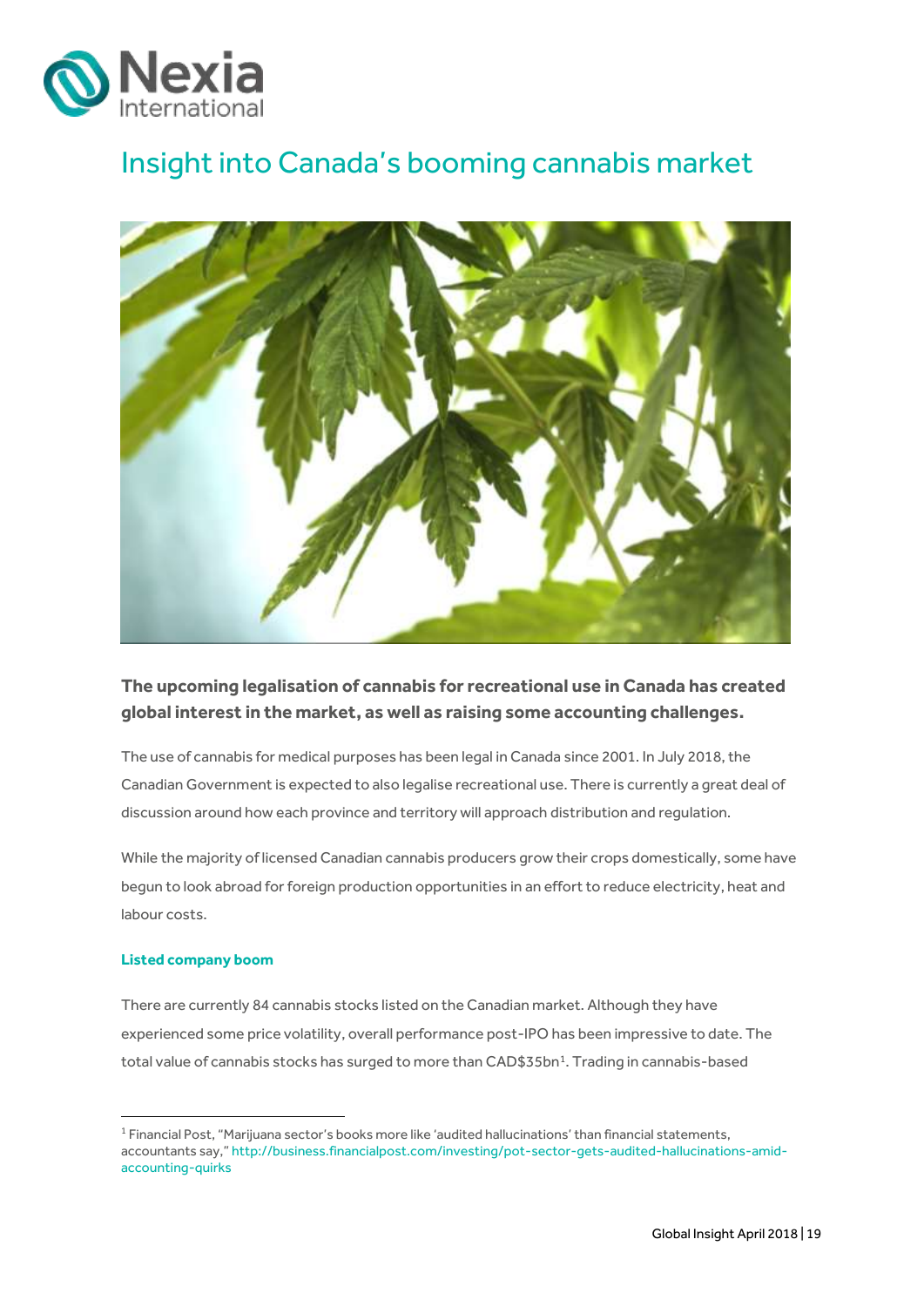

businesses has skyrocketed, amounting to about half of all trading on the Canadian Securities Exchange<sup>2</sup>.

South of the border, many American states have legalised recreational cannabis use, though it remains a Schedule I narcotic at the federal level. As a result, American cannabis companies cannot file a listing prospectus within their own country. The Canadian markets therefore represent a significant opportunity for American cannabis companies.

### **Accounting concerns**

As activity in this market continues to grow, a number of accounting issues have been identified. In Canada, public companies must abide by International Financial Reporting Standards (IFRS), which mandate a fair value model for the agricultural industry. IFRS 41 requires companies to place a fair value on plants while still in the ground. While this is fine for a crop of carrots, it poses problems for the cannabis production industry, where standardised approaches to measuring the fair value of biological assets have not yet been established.

Canada's provincial securities commissions advise that companies must:

- have a model in place for their valuation approach
- disclose the underlying assumptions used to value biological assets.

Many companies are struggling to produce meaningful valuations. Even Canopy Growth Corporation – a Canadian producer and the world's largest cannabis company – had to file amended financial statements in late 2017<sup>3</sup> to address an immaterial non-cash error in the valuation of its biological assets.

### **For more information, contact:**

Larry Zeifman Zeifmans, Toronto, Ontario, Canada T : +1 416 256 4000 x239 E[: LWZ@Zeifmans.ca](mailto:LWZ@Zeifmans.ca) W: www.zeifmans.ca

**.** 

Erez Bahar or Mark Weston Davidson & Company LLP, Vancouver, BC, Canada T: +[1 604 687 0947](tel:604.687.0947) E[: ebahar@davidson-co.com](mailto:ebahar@davidson-co.com) T: +[1 604 687 0947](tel:604.687.0947) E[: mweston@davidson-co.com](mailto:mweston@davidson-co.com) W[: davidson-co.com](https://davidson-co.com/)

<sup>&</sup>lt;sup>2</sup> CTV News, "TMX Group cracks down on marijuana companies that violate U.S. federal laws," [https://www.ctvnews.ca/business/tmx-group-cracks-down-on-marijuana-companies-that-violate-u-s-federal-laws-](https://www.ctvnews.ca/business/tmx-group-cracks-down-on-marijuana-companies-that-violate-u-s-federal-laws-1.3634750)[1.3634750](https://www.ctvnews.ca/business/tmx-group-cracks-down-on-marijuana-companies-that-violate-u-s-federal-laws-1.3634750)

<sup>3</sup> Stockwatch, "Canopy Growth refiles fiscal 2017 results," [https://www.stockwatch.com/News/Item.aspx?bid=Z-C:WEED-](https://www.stockwatch.com/News/Item.aspx?bid=Z-C:WEED-2530334&symbol=WEED®ion=C)[2530334&symbol=WEED&region=C](https://www.stockwatch.com/News/Item.aspx?bid=Z-C:WEED-2530334&symbol=WEED®ion=C)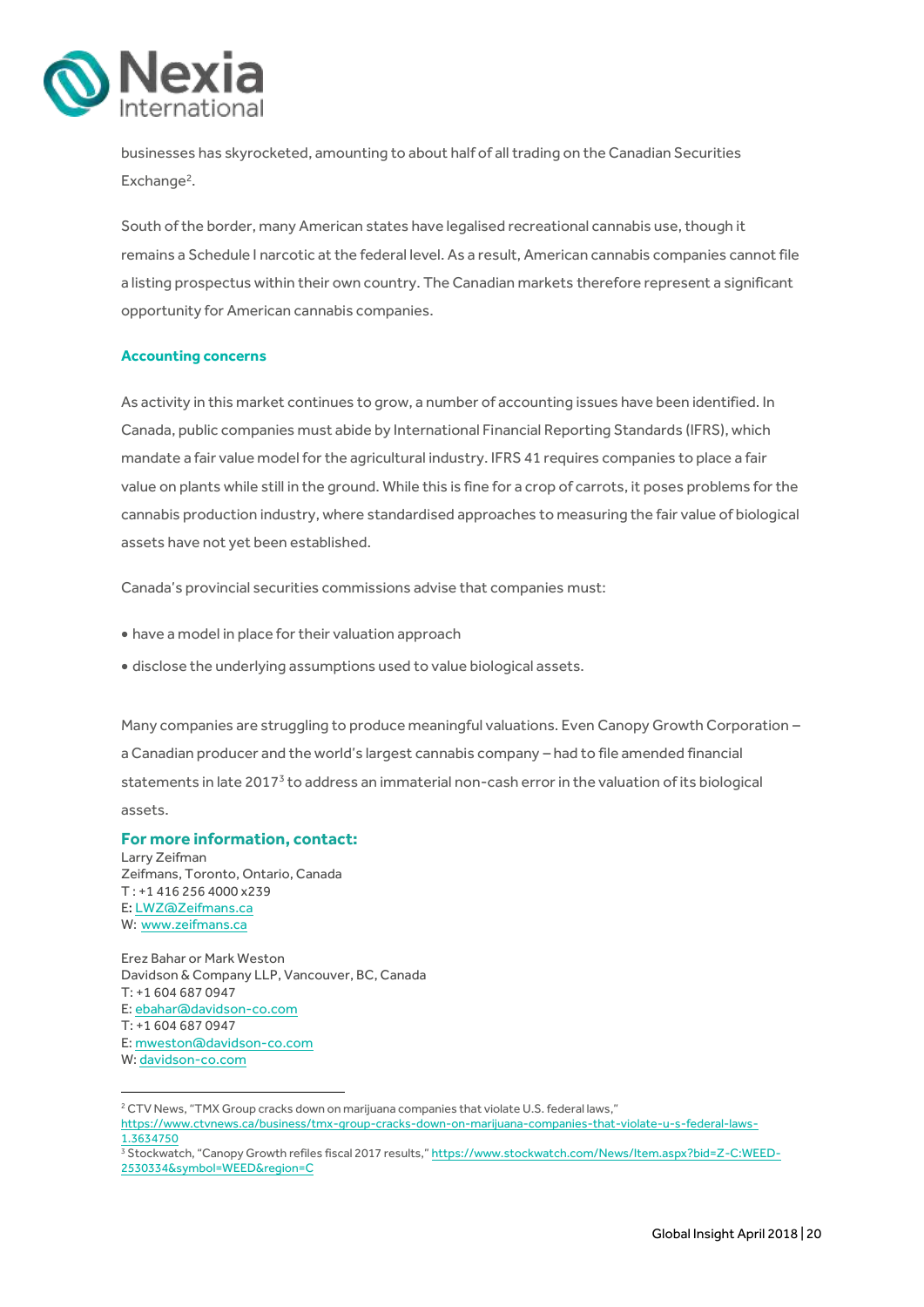

## News round-up



# <span id="page-20-0"></span>Making Tax Digital in the UK

**The UK Government is pressing ahead with plans to introduce digital recordkeeping and reporting for tax.** 

A trial of digital VAT reporting in the UK is due to start in 2018, with digital recordkeeping and reporting for VAT to become compulsory for all businesses with turnover over the VAT threshold (£85,000) from April 2019. This will include non-UK businesses whose UK turnover subject to VAT is over the threshold. Digital reporting for other taxes is expected to follow, possibly from as early as 2020.

Businesses likely to be affected by the VAT changes should start preparing now. Although information on software options is still limited, businesses should evaluate their current recordkeeping and VAT return processes and identify where change will be needed. There is no one-size-fits-all solution to digital reporting. Much will depend on the complexity of current recordkeeping systems and processes, and on how digital the business already is.

### **For more information, contact:**

David McGeachy Saffery Champness, UK T: +44 (0)20 7841 4000 E[: david.mcgeachy@saffery.com](mailto:david.mcgeachy@saffery.com) W: [www.saffery.com](http://www.saffery.com/)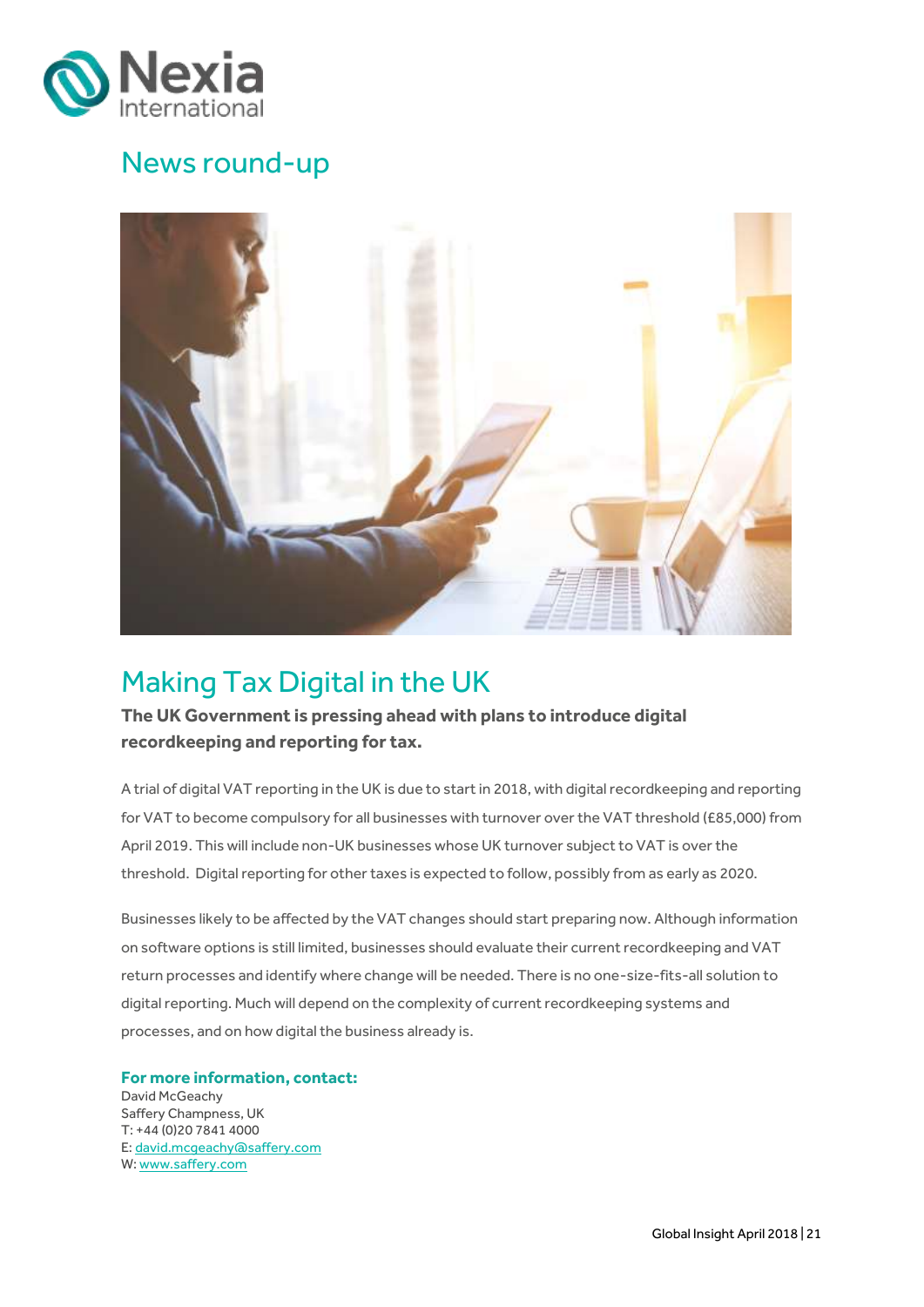

# <span id="page-21-0"></span>Transfer pricing and salary splits in the Netherlands

**German entrepreneurs, engaged in cross-border activities with the Netherlands, face a number of challenges in relation to salary splits and transfer pricing.** 

These challenges are coupled with the pressure of the 1 May 2018 mandatory deadline requiring Dutch companies, who are part of a multinational group with a consolidated turnover of more than €50m,to prepare and file master and local files in the Netherlands. In case global turnover exceeds €750m, preparing country-by-country reports is also required as well as notifying the tax authority in respect of the transfer pricing. The obligations to prepare a local and a master file are also applicable when it concerns a small-sized subsidiary entity.

An international salary split applies when the salary of an employee is assigned to two or more countries. In this situation it will have to be assessed which country is entitled to levy taxes on earned income. With respect to directors' remunerations, the tax treaty between the Netherlands and Germany is in accordance with the OECD model treaty. Germany applies the same credit method to prevent double taxation. On the grounds of the tax treaty, the Netherlands also applies the credit method. However, the exemption method may also be applied if based on a tax authority's decision. Directors will always have to file an official request thereto.

Businesses should consult and engage an expert to ensure salary splits and transfer pricing are performed correctly.

### **For more information, contact:**

Marcel Kocks KroeseWevers BV, Netherlands T: +31 591 65 78 00 E[: marcel.kocks@kroesewevers.nl](mailto:marcel.kocks@kroesewevers.nl)

Hans Eppink T: +31 570 61 30 92 E: [hans.eppink@kroesewevers.nl](mailto:hans.eppink@kroesewevers.nl)

Harold Oude Smeijers T: +31 541 53 06 66 E[: harold.oudesmeijers@kroesewevers.nl](mailto:harold.oudesmeijers@kroesewevers.nl) W: www.kroesewevers.nl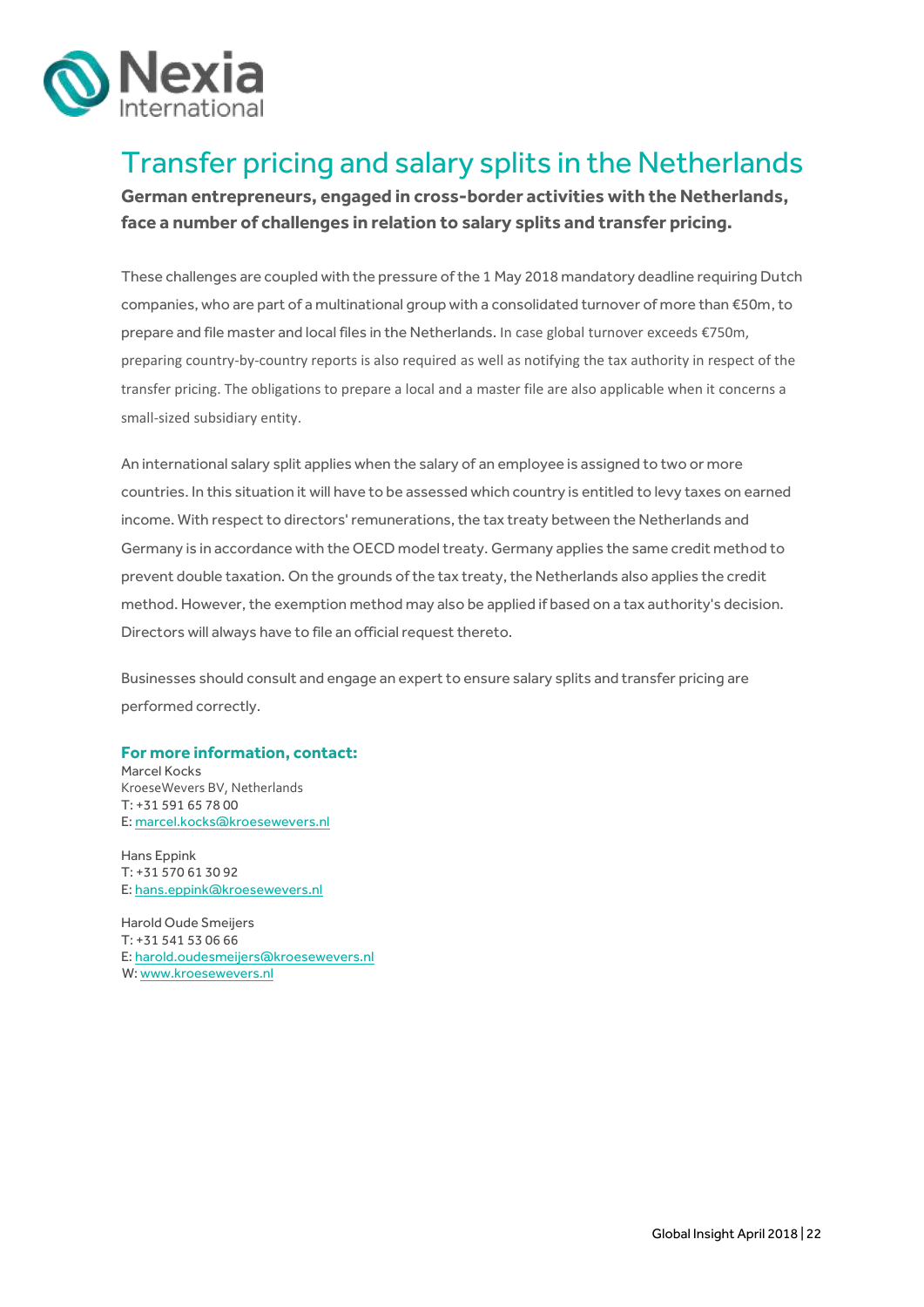

## <span id="page-22-0"></span>Argentina passes new anti-corruption law

### **Argentina's new anti-corruption regime aligns with international standards.**

Argentina's new anti-corruption law came into force on 1 March 2018 creating a criminal liability regime for legal entities. This is the first time that companies doing business in Argentina can be held liable for corrupt or criminal activities. The law aligns with the legislation in many other nations aimed at combating corporate corruption.

Key features of Argentina's new legislation include the following.

- Companies are criminally liable for corrupt acts committed by their owners, directors, executives, employees and third parties acting on their behalf, if the crime benefits the company.
- A company's criminal liability is treated separately from the liability of the individual who committed the corrupt act. A company can be convicted whether or not the individual responsible for the action is also convicted.
- Penalties are potentially severe and can include fines of between two and five times the benefits gained, total or partial suspension of the company's activities or even compulsory dissolution.
- Companies can avoid prosecution if they voluntarily disclose any corrupt activity, and have implemented a compliance programme, which as a minimum includes: a code of conduct, including policies and procedures for public procurement for all staff; specific rules to prevent unlawful acts in tenders, bidding processes or administrative contracts; and periodic training on the compliance programme.

Companies doing business in Argentina will need to make sure their compliance efforts are aligned with the new regime.

**For more information, contact:** Daniel Abelovich Estabe, Argentina T: +54 1143 128 525 E[: dabelovich@estabe.com.ar](mailto:dabelovich@estabe.com.ar) W: [www.estabe.com.ar](http://www.estabe.com.ar/)